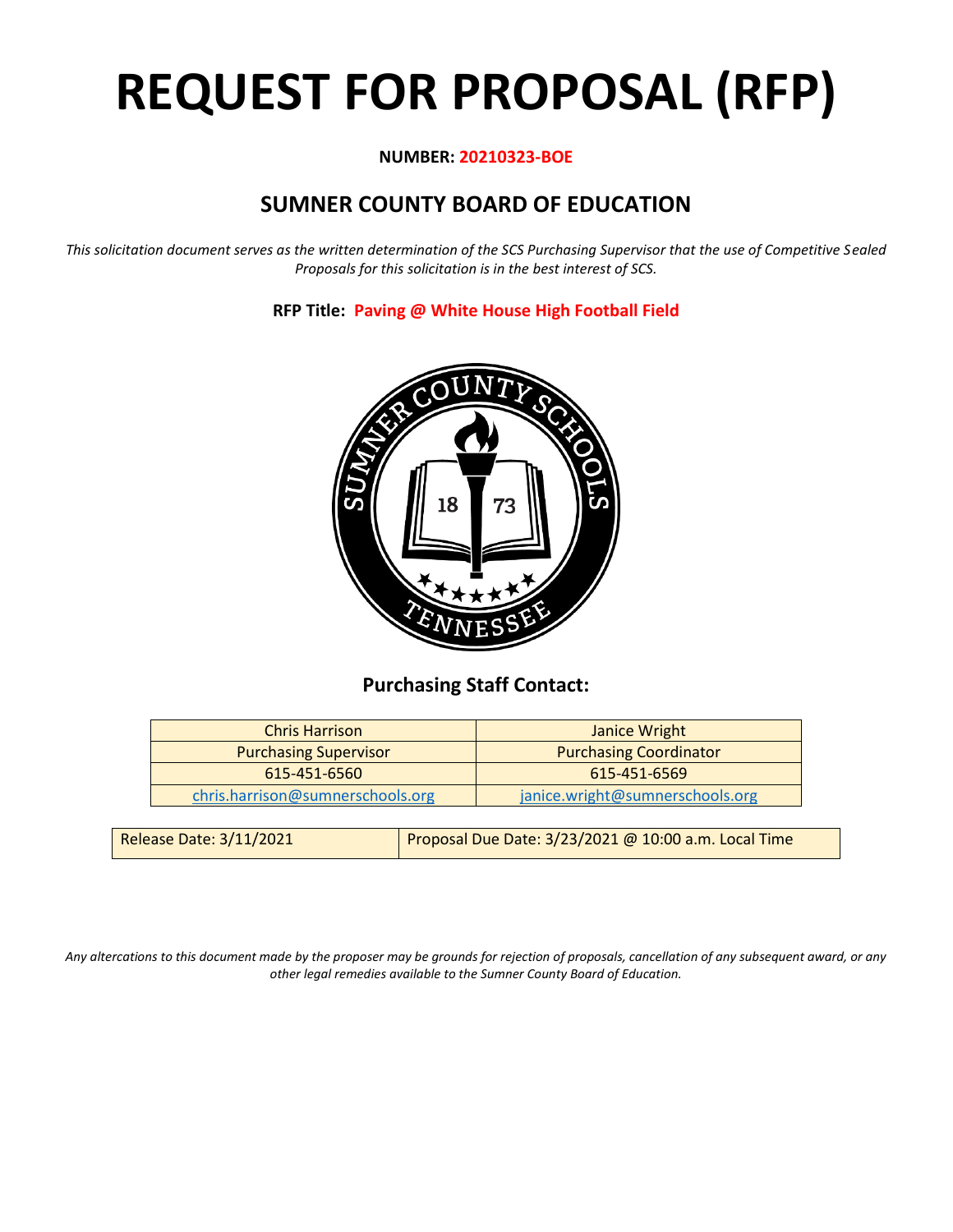# **NOTICE TO PROPOSERS**

There may be one or more amendments to this RFP. In order to receive communication for any such amendments issued specifically to this RFP, the proposer must provide a Notice of Intent to Propose to the Sumner County Board of Education (SCS) Purchasing Department. The proposer must utilize this form when submitting notice. The notice may be sent by email to: Purchasing Office, purchasing@sumnerschools.org. SCS will send amendments only to those proposers which complete and return this information by the deadline list in the RFP Schedule of Events (Section 4).

| <b>RFP Number:</b>      | 20210323-BOE Paving @ White House High Football Field |
|-------------------------|-------------------------------------------------------|
| Company Name:           |                                                       |
| <b>Mailing Address:</b> |                                                       |
|                         |                                                       |
|                         |                                                       |
| Phone Number:           |                                                       |
| <b>Contact Person:</b>  |                                                       |
| <b>Email Address:</b>   |                                                       |
|                         |                                                       |
| Authorized Signature    |                                                       |
| <b>Printed Name</b>     |                                                       |
| Date                    |                                                       |

Emailed amendments will be sent in a Microsoft Word (Office for Windows) or Portable Document Format (pdf) format. Any alterations to the document made by the proposer may be grounds for rejection of proposal, cancellation of any subsequent award or any other legal remedies available to the Sumner County Board of Education.

Amendments will also be posted on the SCS website **https://sumnerschools.org/index.php/current-bids-and-rfps** and attached to the solicitation listing as a PDF or WORD file. Check the particular solicitation on the Current Bids and RFPs webpage for any posted amendments.

By completing and returning this form, the Proposer has expressed its intent to provide a proposal for **20210323-BOE Paving @ White House High Football Field**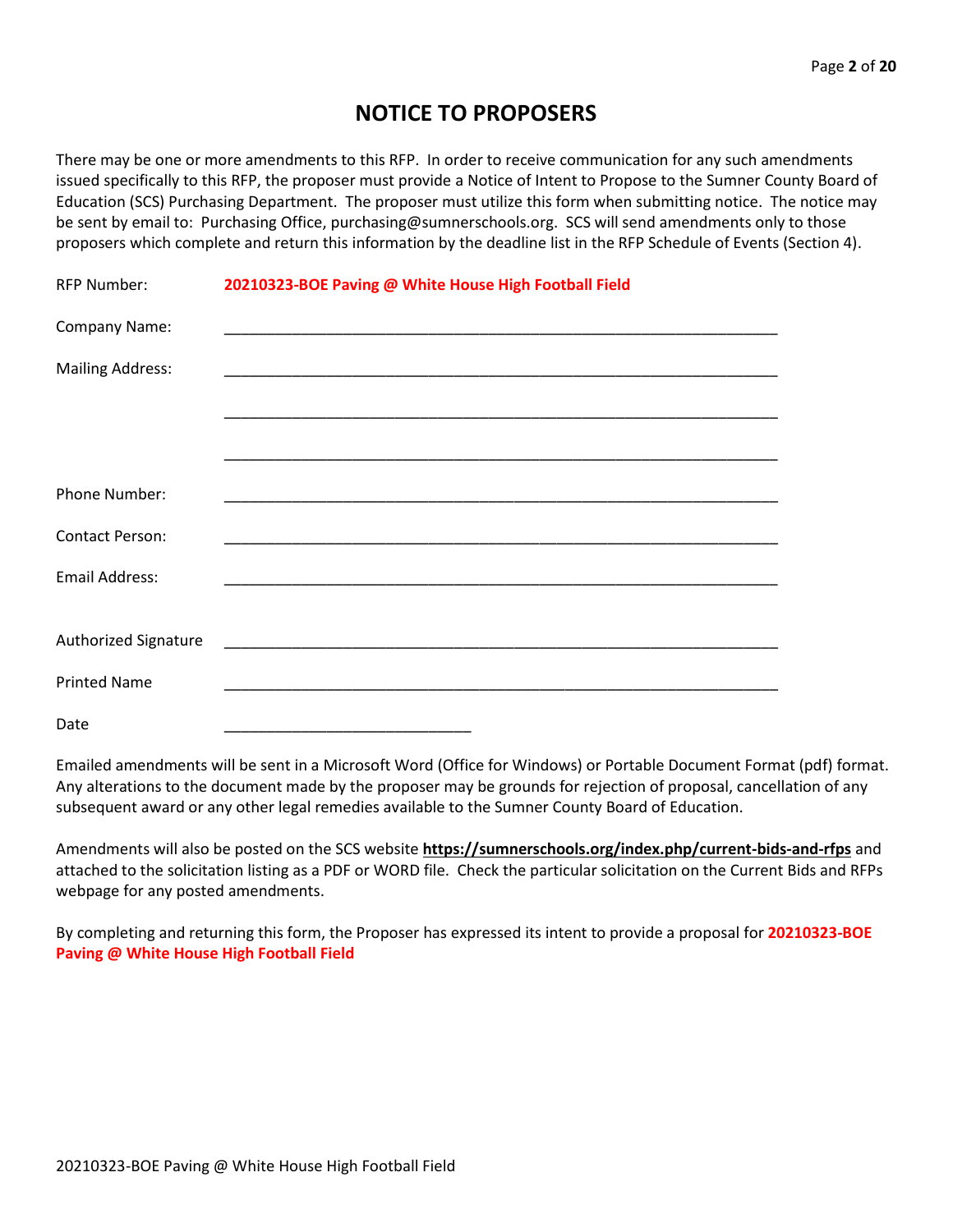## **TABLE OF CONTENTS**

- 1. Introduction/Overview
	- 1.1. Purpose
	- 1.2. Contact Information
- 2. Requirements
	- 2.1. Scope of Work/Specifications
	- 2.2. Contactor Obligations
- 3. Source Selection and Contract Award
- 4. Schedule of Events
- 5. Instructions for Proposal
	- 5.1. Required Forms
	- 5.2. New Vendors
	- 5.3. Acknowledgement of Insurance Requirements
	- 5.4. Clarification and Interpretation of RFP
	- 5.5. Proposal Package
	- 5.6. Delivery of Proposals
	- 5.7. Evaluation of Proposals
	- 5.8. Request for Clarification of Proposals
	- 5.9. Protests
- 6. Attachments
	- 6.1. Contact Information
	- 6.2. Bid Form/Certification
	- 6.3. References
	- 6.4. Certification of Non-Collusion & Debarment or Suspension
	- 6.5. Attestation Re Personnel
	- 6.6. Drug Free Workplace Affidavit
	- 6.7. IRS Form W-9
		- \**An online, fillable version can be found at https://www.irs.gov/pub/irs-pdf/fw9.pdf*
	- 6.8. Standard Terms & Conditions
	- 6.9. Vendor Checklist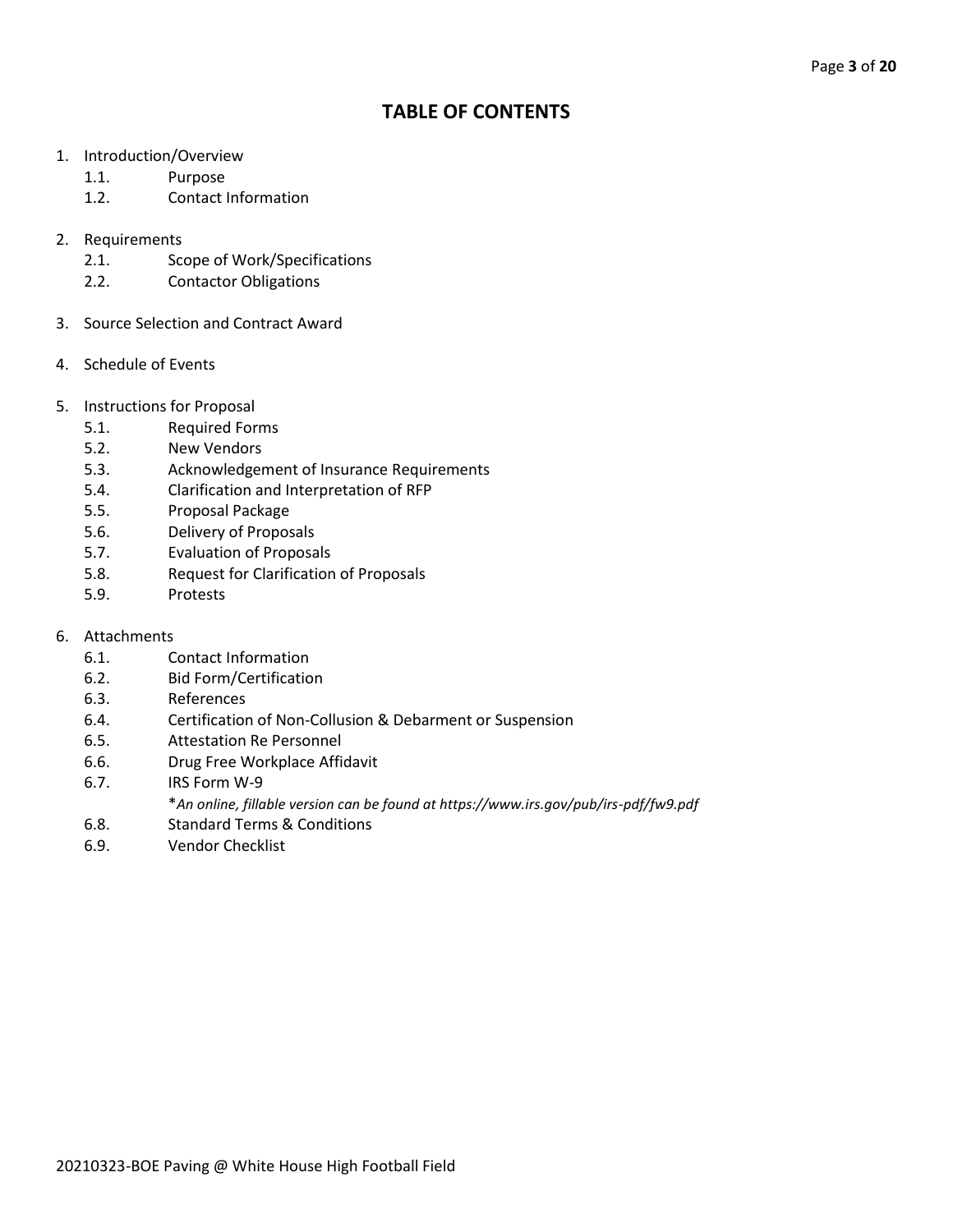#### 1. Introduction/Overview

#### 1.1. Purpose

The Sumner County Board of Education (SCS) is requesting sealed proposals for BLANK as specified herein.

#### 1.2. Contact Information

Unauthorized contact regarding this RFP with employees or officials of SCS other than the Purchasing Supervisor named below may result in disqualification from this procurement process.

Interested parties must direct all communication regarding this RFP to the Purchasing Supervisor, who is SCSs only official point of contact for this RFP.

| <b>RFP Procedures</b>            | <b>Site Visit</b>                  |  |  |  |  |  |
|----------------------------------|------------------------------------|--|--|--|--|--|
| Chris Harrison                   | Ryan Hamilton                      |  |  |  |  |  |
| <b>Purchasing Supervisor</b>     | White House High Athletic Director |  |  |  |  |  |
| 1500 Airport Road                | 615-566-0841                       |  |  |  |  |  |
| Gallatin, TN 37066               |                                    |  |  |  |  |  |
| chris.harrison@sumnerschools.org |                                    |  |  |  |  |  |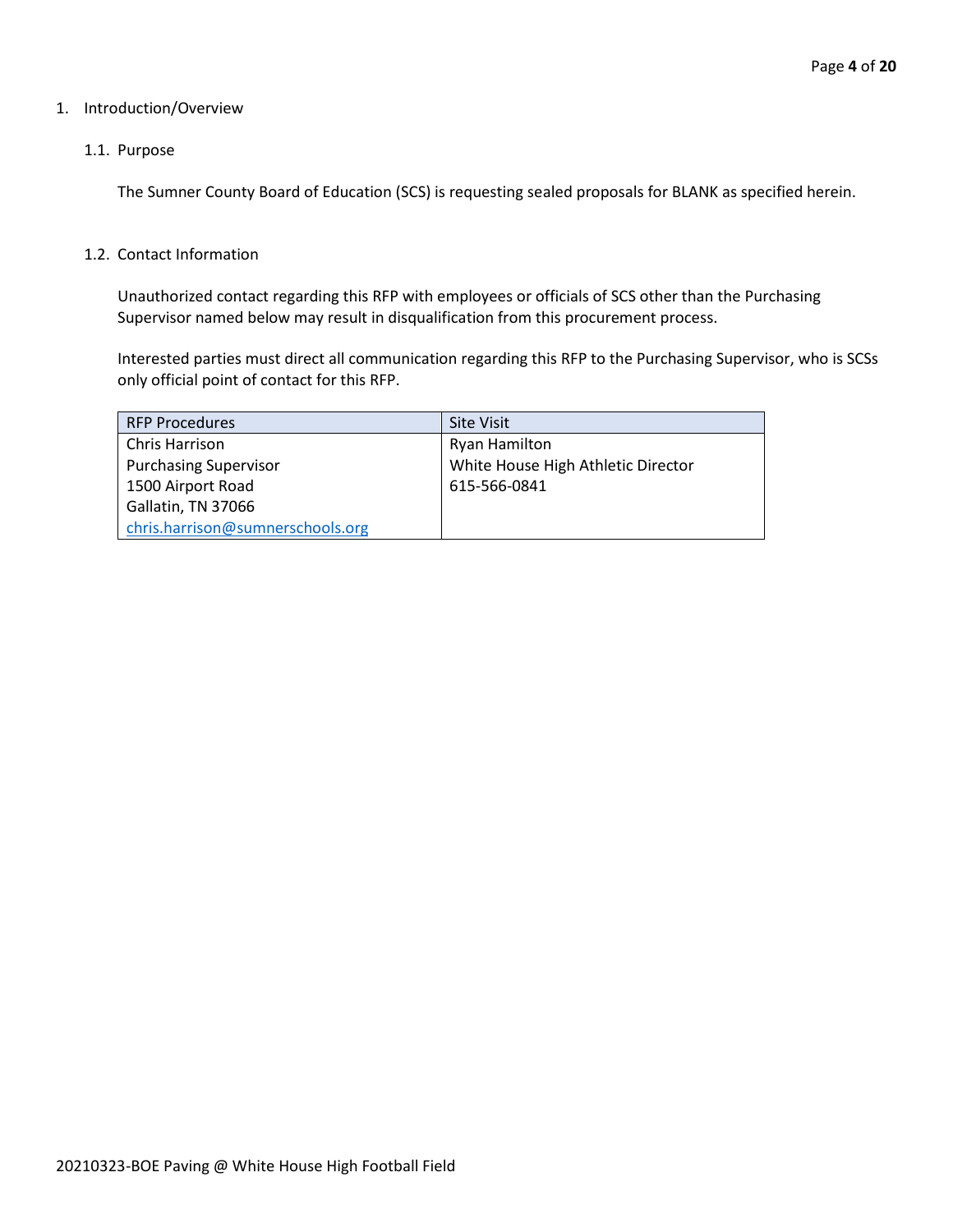## 2. Requirements

2.1. Scope of Work / Specifications

Jobsite: White House High Football Field / White House Municipal Park 420 Hwy 76 White House, TN 37188

- Excavate areas of asphalt where concrete is currently flushed
- Install up to 2" of compacted asphalt binder in excavated areas along concrete
- Apply tack coat
- Install 1.5" of compacted asphalt surface over existing asphalt
- Approximately 2,330 sq/yds (see highlighted areas below)





It is the Contractor's responsibility to visit the site to conduct any necessary assessment. Contractors may contact Ryan Hamilton at 615-566-0841 to schedule a site visit.

#### 2.2. Standard Contractor Obligations

- Shall provide and obtain all necessary materials, equipment and labor to perform all items listed in the Scope of Work.
- Shall provide and obtain all necessary permits and schedule all necessary inspections with Local, County, etc. agencies as required by law.
- Shall dispose of all generated waste materials in compliance with all Local, State and Federal guidelines, regulations and requirements.
- Shall have property trained and experienced staff to facilitate the services specified in the Scope of Work. If applicable, the Contractor shall provide documentation that staff has received the manufacturers' certification to complete the services specified in the Statement of Work.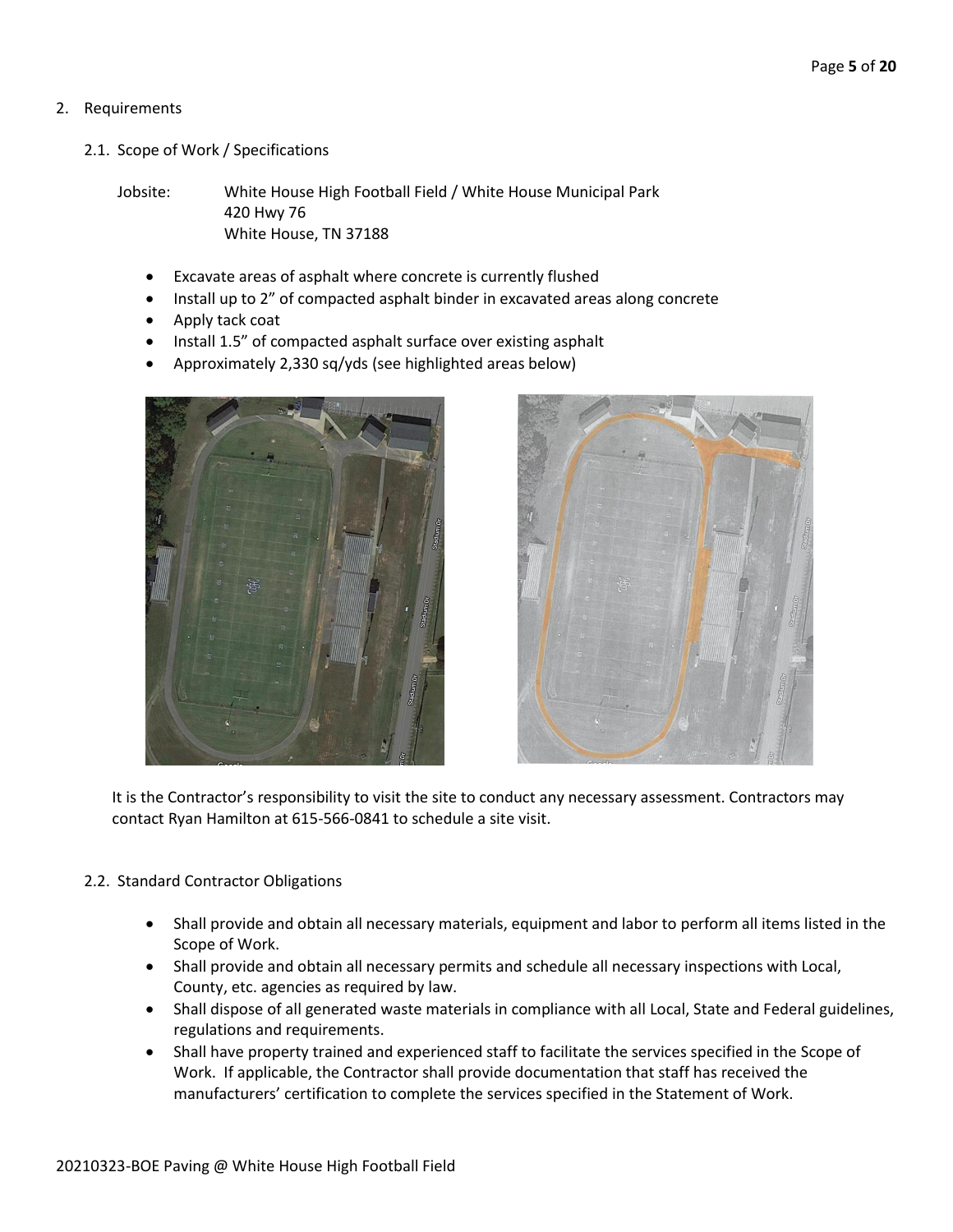- 3. Source Selection and Contract Award
	- Award(s), if made, will be made to the Responsive and Responsible proposer(s) whose proposal is most advantageous to SCS, taking into consideration price and the other evaluation criteria set forth in the RFP.
		- o General Criteria to be determined "Responsive"
			- Does the proposal include all required information, included completed attachment forms and affidavits?
			- Was the proposal delivered on or before the stated deadline? Did it include the required number of copies (hard & electronic)?
		- o General Criteria to be determined "Responsible"
			- Does the Proposer demonstrate an understanding of SCSs needs and proposed approach to the project?
			- Does the Proposer possess the ability, capacity, skill and financial resources to provide the service?
			- Can the Proposer take upon itself the responsibilities set forth in the RFP and produce the required outcomes in a timely fashion?
			- **■** Does the Proposer have the character, integrity, reputation, judgement, experience and efficiency required for the project?
	- SCS reserves the right to enter into discussions with Proposers which have submitted proposals determined to be reasonably like of being considered for selection to assure a full understanding of and responsiveness to the RFP requirements. Every effort shall be afforded to assure fair and equal treatment with respect to the opportunity for discussion and/or revision of their respective proposals.
	- Upon mutual agreement by both parties, SCS shall grant the right to extend the terms, conditions and prices of contract(s) awarded from this RFP to other Institutions (such as State, Local and/or Public Agencies) who express an interest in participating in any contract that results from this RFP. Each of the "piggyback" Institutions will issue their own purchasing documents for purchase of the goods/services. Proposer agrees that SCS shall bear no responsibility or liability for any agreements between Proposer and the other Institution(s) who desire to exercise this option.
	- Contractors awarded construction projects for the improvement of real property will be required to provide the following:
		- o Signed AIA Document
		- o Retainage Account Agreement & Evidence of Open Account (per Tenn. Code Ann. § 66-34-104)
		- o Payment and Performance Bonds
		- o Certificate of Liability Insurance
		- o Sumner County Business License
		- o Current Copy of W9
- 4. Schedule of Events

| <b>RFP Issued</b>              | 3/11/2021 |
|--------------------------------|-----------|
| <b>RFP Submission DEADLINE</b> | 3/23/2021 |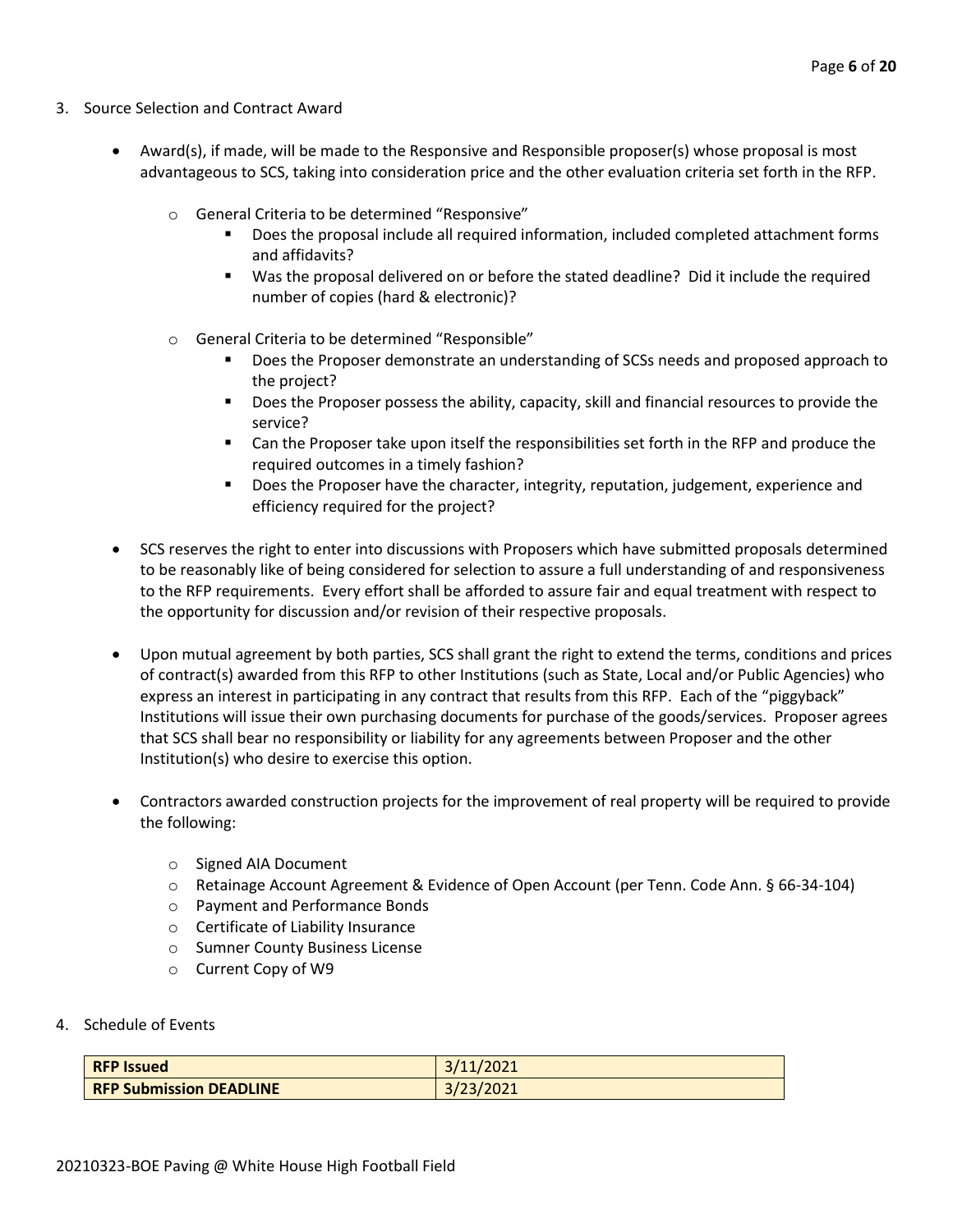#### 5. Instructions for Proposal

#### 5.1. Required Forms

- Proposer must complete and submit the Attachments in Section 6. Attachments may be omitted depending on the RFP requirements. Refer to the Table of Contents for omitted Attachments.
- Prior to award, Evidence of a valid State of Tennessee Business License and/or Sumner County Business License.
- For all vendors with annual purchases in excess of \$50,000; a Sumner County Business License must be on file with the SCS Finance Department. Evidence of the license must be provided within ten (10) working days following notification of award; otherwise, SCS may rescind its acceptance of the Proposer's proposal.
- Copy of State of Tennessee License (if applicable) in respective field.
- If applicable, the Proposer must include a copy of the contract(s) the Proposer will submit to be signed.

#### 5.2. New Vendors

- To comply with Internal Revenue Service requirements, all vendors who perform any type of service are required to have a current IRS Form W-9 on file with the SCS Finance Department. It is a mandatory requirement to complete the IRS Form W-9 (Attachment 6.9) included in this RFP.
- To comply with the **Tennessee Lawful Employment Act (50-1-702 and 50-1-703)**, non-employees (individuals paid directly by the employer in exchange for the individual's labor or services) must have on file one (1) of the following documents:
	- o A valid Tennessee driver's license or photo identification;
	- $\circ$  A valid driver's license or photo identification from another state where the license requirements are at least as strict as those in Tennessee;
	- o A birth certificate issued by a U.S. state, jurisdiction or territory;
	- o A U.S. government issued certified birth certificate;
	- o A valid, unexpired U.S. passport;
	- o A U.S. certificate of birth abroad (DS-1350 or FS-545)
	- o A report of birth abroad of a U.S. citizen (FS-240);
	- o A certificate of citizenship (N560 or N561);
	- o A certificate of naturalization (N550, N570 or N578);
	- o A U.S citizen identification card (I-197 or I-179); or
	- $\circ$  Valid alien registration documentation or other proof of current immigration registration recognized by the United States Department of Homeland Security that contains the individual's complete legal name and current alien admission number or alien file number (or numbers if the individual has more than one number).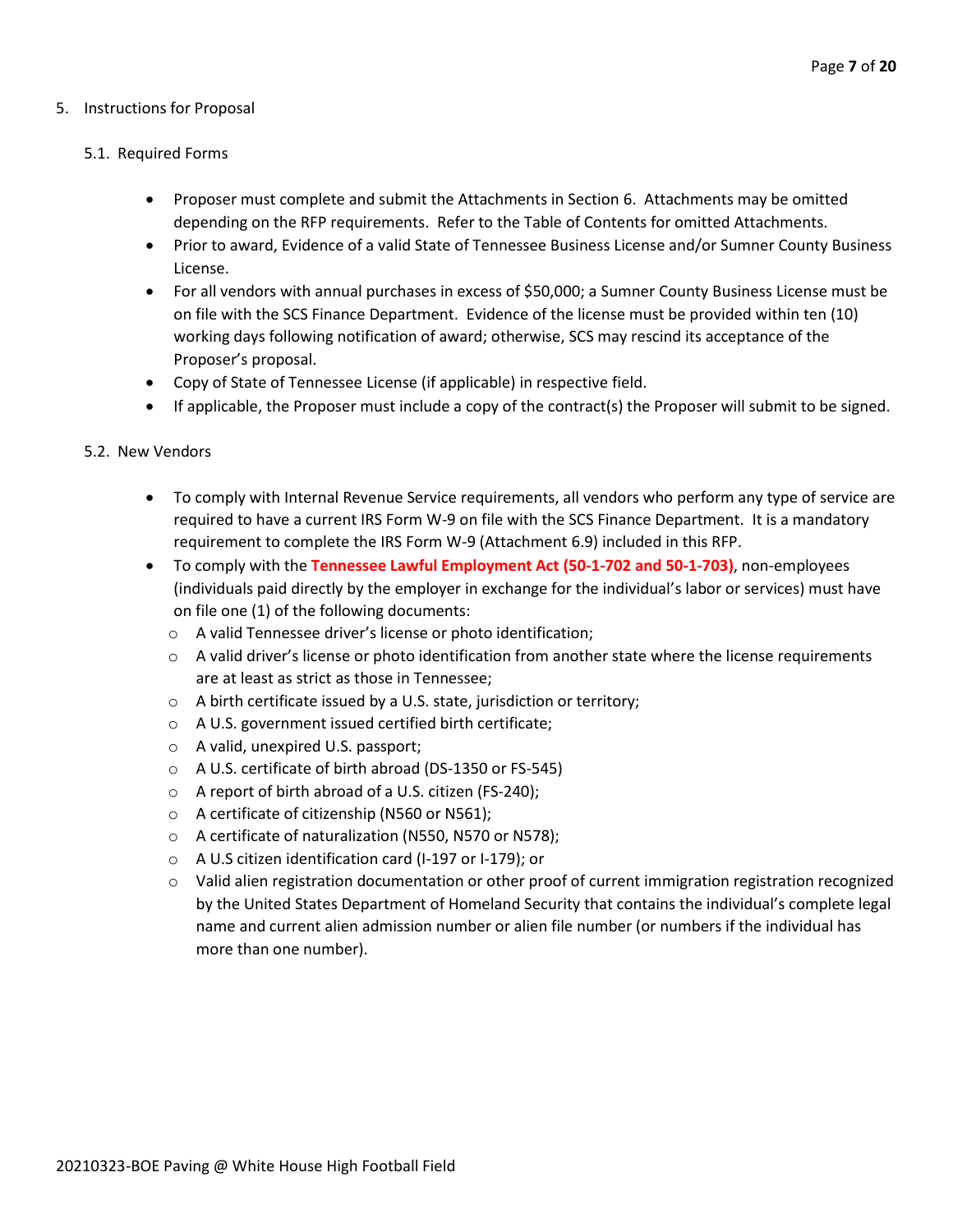5.3. Acknowledgement of Insurance Requirements

By submitting a proposal, Proposer acknowledges that it has read and understands the insurance requirements for the proposal. The Proposer who may have employees, contractors, subcontractors or agents working on SCS properties shall carry current certificates for general and professional liability insurance and for workers' compensation as indicated below. The owner or Principal of each Proposer must also be insured by workers' compensation if they perform any of the services on SCS properties. There will be no exceptions to the insurance requirement. Proposer also understands that the evidence of required insurance must be submitted within fifteen (15) working days following notification of its offer being accepted; otherwise, SCS may rescind its acceptance of the Proposers proposal.

• **General Liability**

| General Aggregate      | \$2,000,000 |
|------------------------|-------------|
| <b>Each Occurrence</b> | \$1,000,000 |

#### • **Workers Compensation**

| <b>Workers Compensation</b> | <b>Tennessee Statutory Limits</b> |  |  |  |  |  |
|-----------------------------|-----------------------------------|--|--|--|--|--|
| <b>Employer's Liability</b> | \$500,000                         |  |  |  |  |  |

5.4. Clarification and Interpretation of RFP

The words "must" and "shall" in the RFP indicate mandatory requirements. Taking exception to any mandatory requirement shall be considered grounds for rejection. There are other requirements that SCS considers important but not mandatory. It is important to respond in a concise manner to each section and submit an itemized list of all exceptions.

5.5. Proposal Package

The package containing the proposal must be sealed and clearly marked on the outside of the package:

## **"20210323-BOE Paving @ White House High Football Field" DO NOT OPEN**

All sealed proposals packages must include all of the following. Any sealed proposals are subject to rejection as non-conforming if any applicable item is not included.

- One (1) Complete Original
- Original Signature on Original Proposal. NO copied or digital signatures.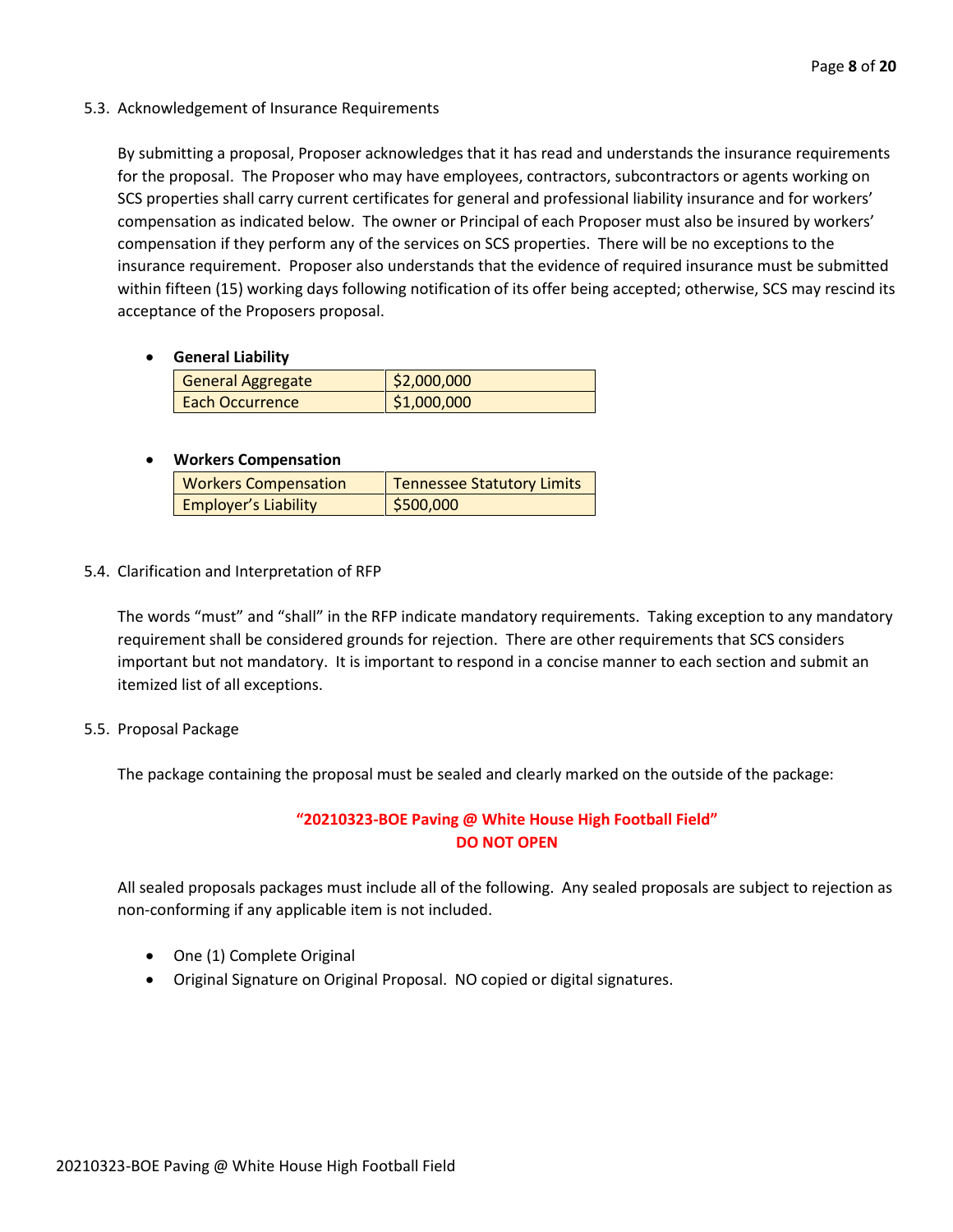#### The outside of the proposal package must be labeled as follows (if applicable) per **T.C.A § 62-6-119**:

- 1. The name, license number, expiration date thereof, and license classification of the contractor applying to bid for the prime contract;
- 2. The name, license number, expiration date thereof, and license classification of the contractor applying to bid for the masonry contract where the total cost of the materials and labor for the masonry portion of the construction project exceeds one hundred thousand dollars (\$100,000);
- 3. The name, license number, expiration date thereof, and license classification of the contractor applying to bid for the electrical, plumbing, heating, ventilation, or air conditioning contracts except when such contractor's portion of the construction project is less than twenty-five thousand dollars (\$25,000);
- 4. For each vertical closed loop geothermal heating and cooling project, the company name, department of environment and conservation license number, classification (G, L or G,L) and the expiration date, except when the geothermal portion of the construction project is in an amount less than twenty-five thousand dollars (\$25,000);
- 5. Prime contractor bidders who are to perform the masonry portion of the construction project which exceeds one hundred thousand dollars (\$100,000), materials and labor, the electrical, plumbing, heating, ventilation or air conditioning or the geothermal heating and cooling must be so designated; and
- 6. Only one (1) contractor in each of the classifications listed above shall be written on the bid envelope.

Failure of any bidder to furnish the required information shall void such bid and such bid shall not be considered.

#### 5.6. Delivery of Proposals

Sealed proposals will be accepted until **March 23, 2021 @ 10:00 a.m. Local Time**. Proposals received after that time will be deemed invalid. Vendors mailing proposal packages must allow sufficient time to ensure receipt of their package by the time specified. SCS shall not accept proposals via electronic transmission such as email, fax, etc. There will be no exceptions. Proposals will be opened and read aloud. The reading of the bids will begin at **10:00 a.m. Local Time**.

Due to the nature of deliveries to the SCS Support Services Facility by carriers such as UPS, FedEx and such like; the proposal package will be accepted if the date and time on the delivery confirmation are indicated to be on or before the Proposal Deadline.

Delivery Address: Sumner County Board of Education Attn: Purchasing Supervisor 1500 Airport Road Gallatin, TN 37066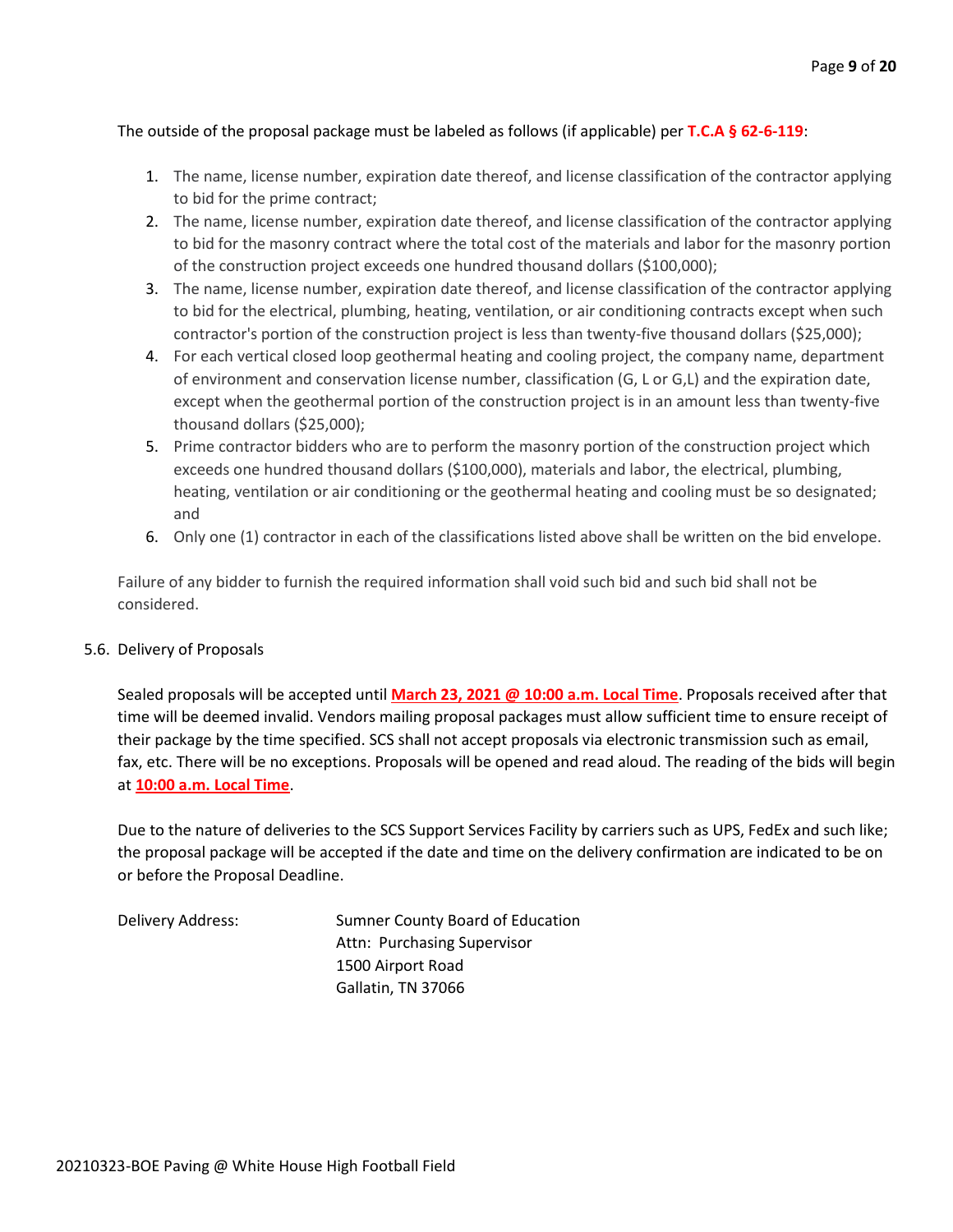#### 5.7. Evaluation of Proposals

The SCS Purchasing Supervisor will first examine the proposals to reject those that are clearly non-responsive to the stated requirements. Proposers who are determined to be non-responsive and/or non-responsible will be notified of this determination.

The evaluation process will include the following factors:

- Company Experience and Qualifications
	- o The nature and scope of the Proposers business.
	- $\circ$  The number of years the Proposer has been licensed to do business.
	- $\circ$  The number of years the Proposer has been providing the requested services.
	- o How many similarly sized or larger K-12 clients have you contract with?
- Compensation/Price Data
	- o Address all costs associated with performance of the contracted services.
- Past Performance and References
	- $\circ$  Provided a minimum of three (3) client references for similar projects in size and scope successfully completed by Proposer within the last three (3) years. Attachment 6.3.
	- $\circ$  SCS may also consider other sources of pertinent past performance information, including the districts own experience with the Proposer.
- 5.8. Request for Clarification of Proposals

Requests for clarification of proposals shall be distributed by the Purchasing Supervisor in writing (or email).

#### 5.9. Protests

In the event that any interested party finds any part of the listed specifications, terms or conditions to be discrepant, incomplete or otherwise questionable in any respect; it shall be the responsibility of the concerned party to notify the SCS Purchasing Office of such matters immediately upon receipt of the RFP. All notifications must be sent to the Purchasing Supervisor via email at [purchasing@sumnerschools.org.](mailto:purchasing@sumnerschools.org)

Any actual or prospective Proposer who is aggrieved in connection with the RFP or award of a contract may protest to the Purchasing Supervisor and/or the Sumner County Board of Education at its regularly scheduled meeting.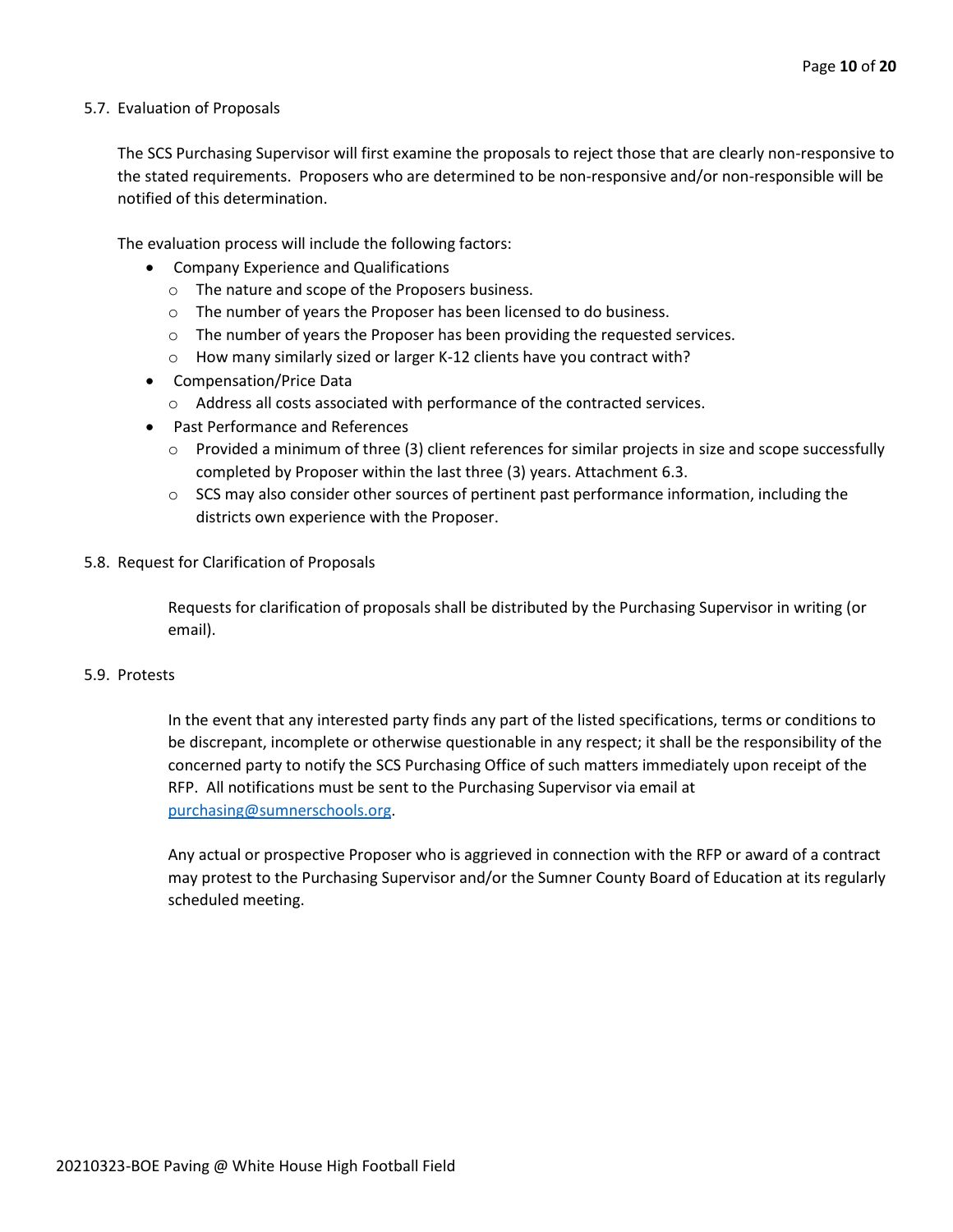

Attn: Purchasing Supervisor 1500 Airport Road Gallatin, TN 37066

#### **ATTACHMENT 6.1 – Bid Form/Certification 20210323-BOE Paving @ White House High Football Field**

Date

# **TOTAL PROJECT COST \$**\_\_\_\_\_\_\_\_\_\_\_\_\_\_\_\_\_\_\_\_\_\_\_\_\_\_\_\_\_\_\_\_\_\_\_\_\_\_\_\_\_\_\_\_\_\_\_\_\_\_\_

# **Cost per Square Yard \$**\_\_\_\_\_\_\_\_\_\_\_\_\_\_\_\_\_\_\_\_\_\_\_\_\_\_\_\_\_\_\_\_

\*This figure will be used to calculate any increases or reductions in area. \*\*SCS reserves the right to use the Cost per Square Yard for additional projects with the same scope of work.

By Signing below, Proposer certifies they have carefully examined all instructions, requirements, specifications, terms and conditions of the RFP and certifies:

- It is a reputable company regularly engaged in providing goods and/or services necessary to meet the requirements, specifications, terms and conditions of the RFP.
- All statements, information and representations prepared and submitted in response to the RFP are current, complete, true and accurate. Proposer acknowledges that the Sumner County Board of Education (SCS) will rely on such statements, information and representations in selecting the successful proposer(s).
- That the prices quoted shall be SCSs pricing for the products and/or service.
- It shall be bound by all statements, representations, warranties and guarantees made in its proposal.
- Proposer acknowledges that the contract may be canceled if any conflict of interest or appearance of a conflict of interest is discovered by SCS, in its sole discretion.
- All purchase orders must be duly authorized and executed by SCS and subject to the terms and conditions of the RFP.

| Authorized Signature |  |
|----------------------|--|
| Title                |  |
| <b>Printed Name</b>  |  |

Vendor Legal Name \_\_\_\_\_\_\_\_\_\_\_\_\_\_\_\_\_\_\_\_\_\_\_\_\_\_\_\_\_\_\_\_\_\_\_\_\_\_\_\_\_\_\_\_\_\_\_\_\_\_\_\_\_\_\_\_\_\_\_\_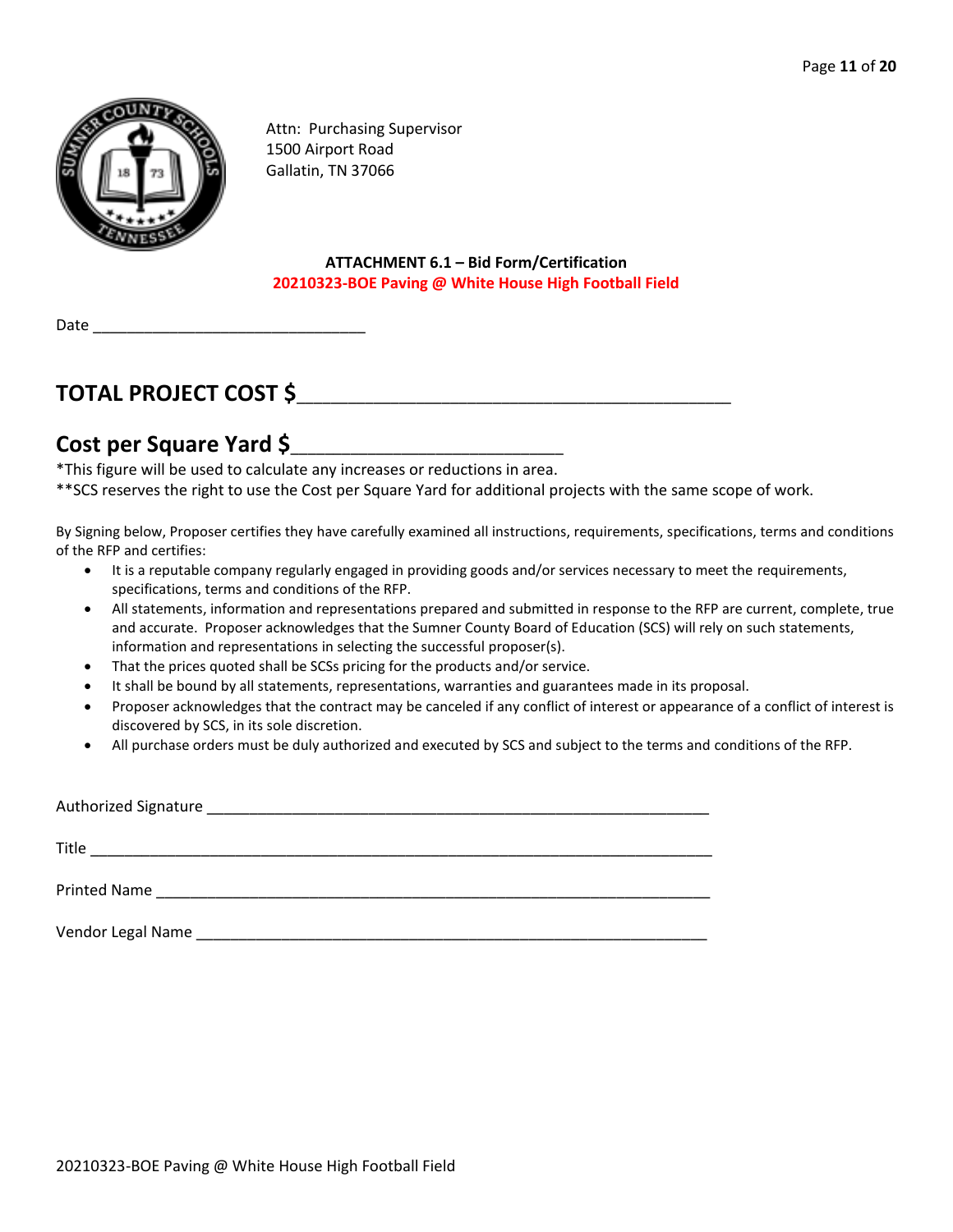#### **ATTACHMENT 6.2 - References**

| 1. |                                    |  |
|----|------------------------------------|--|
|    |                                    |  |
|    |                                    |  |
|    |                                    |  |
|    |                                    |  |
|    |                                    |  |
| 2. |                                    |  |
|    |                                    |  |
|    |                                    |  |
|    |                                    |  |
|    |                                    |  |
|    |                                    |  |
| З. |                                    |  |
|    |                                    |  |
|    |                                    |  |
|    |                                    |  |
|    |                                    |  |
|    |                                    |  |
|    | 4. Project Name/Location: ________ |  |
|    |                                    |  |
|    |                                    |  |
|    |                                    |  |
|    |                                    |  |
|    |                                    |  |

\*Proposers may copy this page and submit additional references.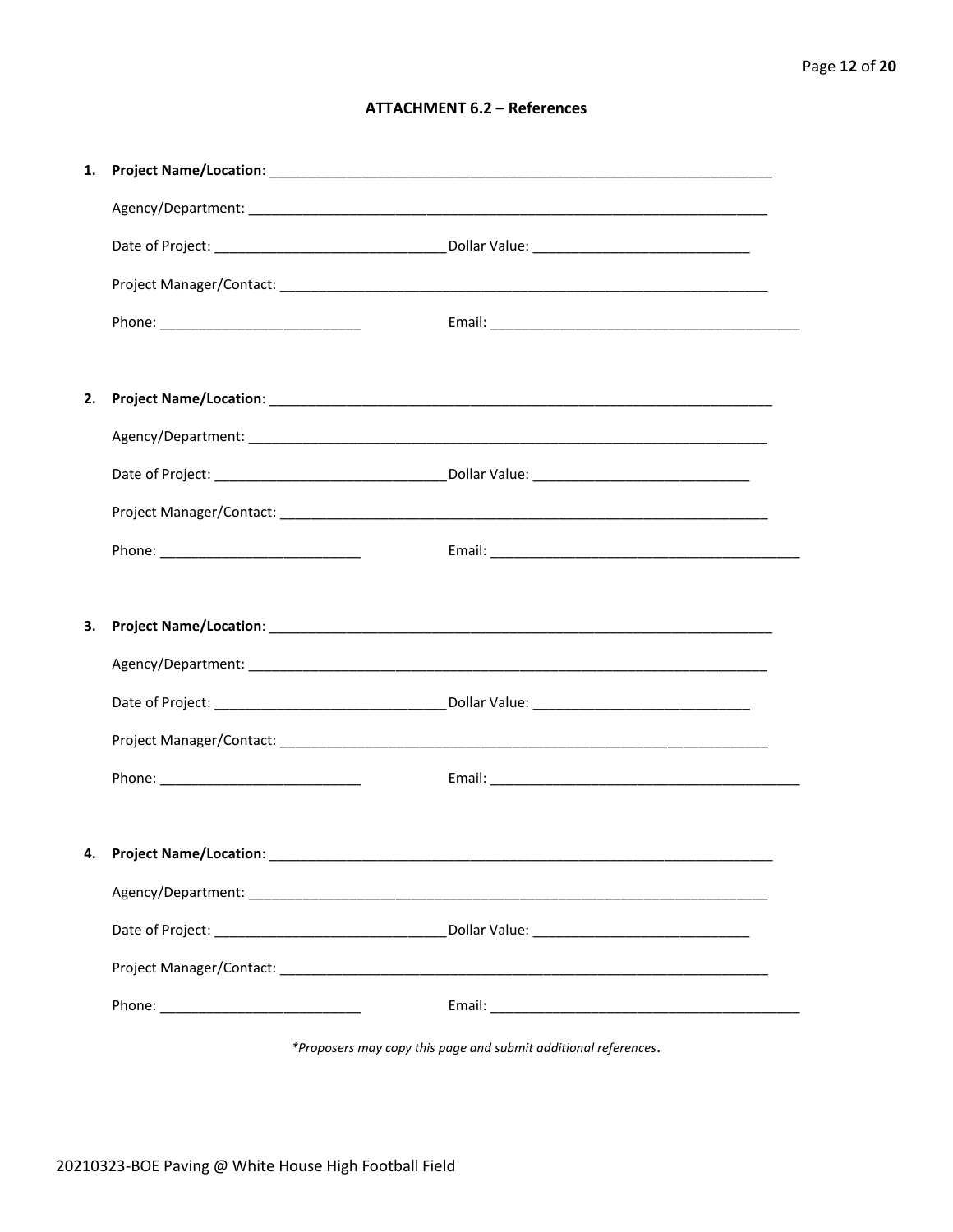#### **ATTACHMENT 6.3 – Certification of Non-Collusion & Debarment or Suspension**

The undersigned Proposer certifies that they are duly authorized to execute this contract, that this company, corporation, firm, partnership or individual has not prepared this proposal in collusion with any other respondent, and that the contents of this proposal as to prices, terms or conditions of said proposal have not been communicated by the undersigned nor by any employee or agent to any other person engaged in this type of business prior to the official opening of this proposal.

The undersigned Proposer certifies, to the best of its knowledge and belief, that it and its principals:

- Are not presently debarred, suspended, proposed for debarment, declared ineligible or voluntarily excluded from participation in transactions under federal non-procurement programs by any federal department or agency;
- Have not, within the three-year period preceding the proposal, had one or more public transactions (federal, state or local) terminated for cause or default; and
- Are not presently indicated or otherwise criminally or civilly charged by a government entity (federal, state or local) and have not, within the three-year period preceding the bid, been convicted or had a civil judgement rendered against it:
	- $\circ$  For the commission of fraud or a criminal offense in connection with obtaining, attempting to obtain or performing a public transaction (federal, state or local) or a procurement contract under such a public transaction;
	- $\circ$  For the violation of federal or state antitrust statutes, including those proscribing price fixing between competitors, the allocation of customers between competitors, or bid rigging; or
	- $\circ$  For the commission of embezzlement, theft, forgery, bribery, falsification or destruction of records, making false statements, or receiving stolen property.

I understand that a false statement on this certification may be grounds for the rejection of this proposal or the termination of the award. In addition, under 18 U.S.C. 1001, a false statement may result in a fine of up to \$10,000 or imprisonment for up to five years, or both.

Company: \_\_\_\_\_\_\_\_\_\_\_\_\_\_\_\_\_\_\_\_\_\_\_\_\_\_\_\_\_\_\_\_\_\_\_\_\_\_\_\_\_\_\_\_\_\_\_\_\_\_\_\_\_\_\_\_\_\_\_\_\_\_\_\_\_\_\_\_\_\_\_\_\_\_\_\_

Respondent Signature: \_\_\_\_\_\_\_\_\_\_\_\_\_\_\_\_\_\_\_\_\_\_\_\_\_\_\_\_\_\_\_\_\_\_\_\_\_\_\_\_\_\_\_\_\_\_\_\_\_\_\_\_\_\_\_\_\_\_\_\_\_\_\_\_\_\_

Respondent (Print Name & Title): \_\_\_\_\_\_\_\_\_\_\_\_\_\_\_\_\_\_\_\_\_\_\_\_\_\_\_\_\_\_\_\_\_\_\_\_\_\_\_\_\_\_\_\_\_\_\_\_\_\_\_\_\_\_\_\_\_

Date: \_\_\_\_\_\_\_\_\_\_\_\_\_\_\_\_\_\_\_\_\_\_\_\_\_\_\_\_\_\_\_\_\_\_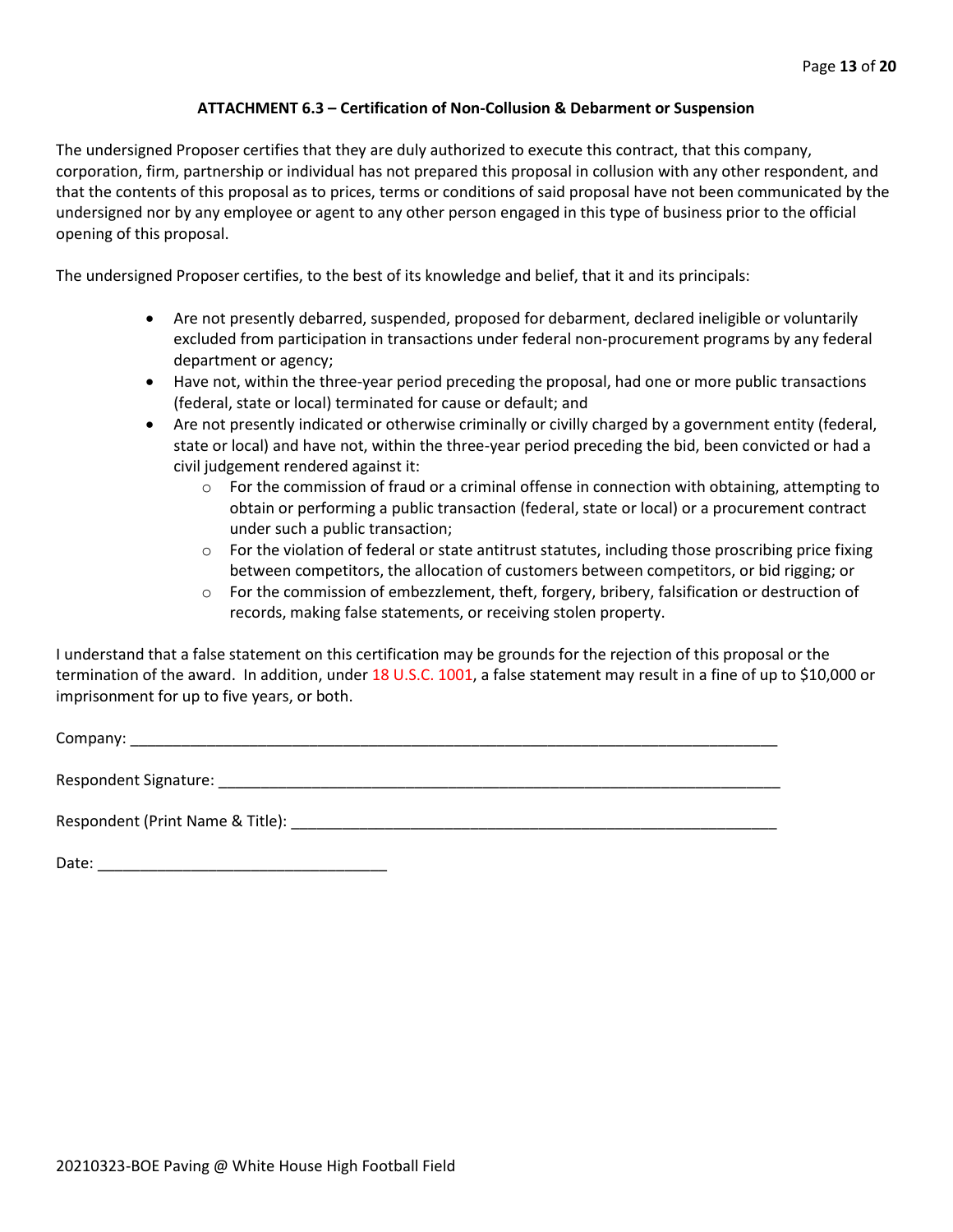#### **ATTACHMENT 6.4 – Attestation Re Personnel**

## **ATTESTATION RE PERSONNEL USED IN CONTRACT PERFORMANCE**

| CONTRACTOR LEGAL ENTITY NAME:                                          |  |
|------------------------------------------------------------------------|--|
| FEDERAL EMPLOYER IDENTIFICATION NUMBER:<br>(or Social Security Number) |  |

**The Contractor, identified above, does hereby attest, certify, warrant and assure that the Contractor shall not knowingly utilize the services of an illegal immigrant in the performance of this Contract and shall not knowingly utilize the services of any subcontractor who will utilize the services of an illegal immigrant in the performance of this Contract, T.C.A. § 12-3-309.**

SIGNATURE & DATE:

*NOTICE: This attestation MUST be signed by an individual empowered to contractually bind the Contractor.*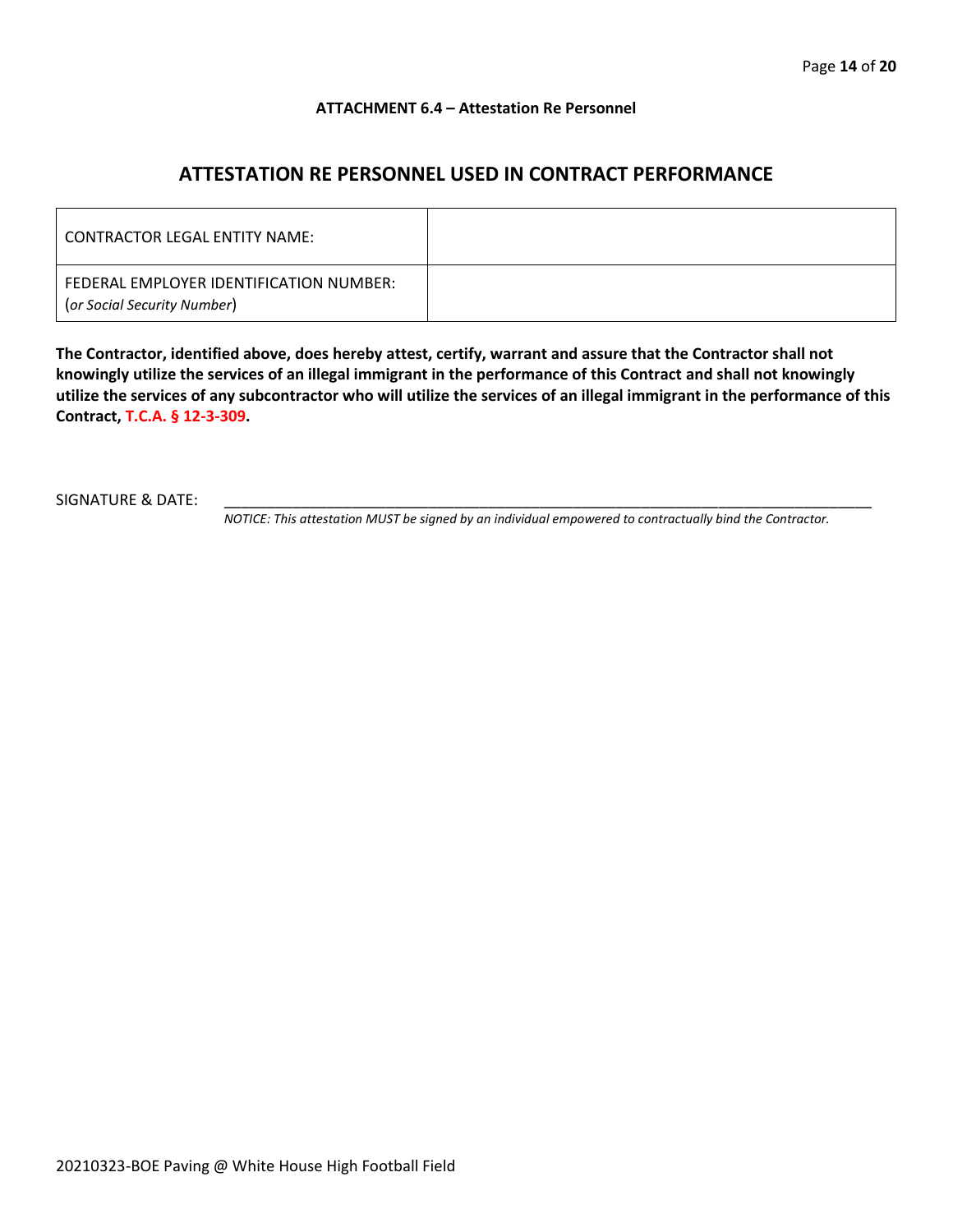#### **ATTACHMENT 6.5 – Drug Free Workplace Affidavit**

The Sumner County Board of Education is committed to maintaining a safe and productive work environment for its employees and to providing high quality service to its citizens. The goal of this policy is for Sumner County Board of Education employees and contractors to remain, or become and remain, drug-free. Abuse and dependency on alcohol and/or drugs can seriously affect the health of employees, contractors and citizens, jeopardize personal safety, impact the safety of others and impair job performance.

STATE OF

**COUNTY OF** \_\_\_\_\_\_\_\_\_\_\_\_\_\_\_\_\_\_\_\_\_\_\_\_\_\_\_\_\_\_\_\_\_

The undersigned, principal officer of

an employer of five (5) or more employees contracting with Sumner County Board of Education to provide goods or services, hereby states under oath as follows:

- 1. The undersigned is a principal officer of (hereinafter referred to as the "Company") and is duly authorized to execute this Affidavit on behalf of the Company.
- 2. The Company submits this Affidavit pursuant to **T.C.A. § 50-9-113**, which requires each employer with no less than five (5) employees receiving pay who contracts with the state and any local government to provide contracted services to submit an affidavit stating that such employer has a drug-free workplace program that complies with Title 50, Chapter 9 of the *Tennessee Code Annotated*.
- 3. The Company is in compliance with **T.C.A. § 50-9-113** and all applicable Federal Laws, Rules and Regulations requiring a drug-free workplace program.

Further affiant saith not.

| <b>Principal Officer:</b> |  |
|---------------------------|--|
| <b>STATE OF</b>           |  |

**COUNTY OF** \_\_\_\_\_\_\_\_\_\_\_\_\_\_\_\_\_\_\_\_\_\_\_\_\_\_\_\_\_\_\_\_\_\_

Before me personally appeared \_\_\_\_\_\_\_\_\_\_\_\_\_\_\_\_\_\_\_\_\_\_\_\_\_\_\_\_\_\_\_\_\_\_\_\_\_\_\_\_\_\_\_\_\_\_\_\_\_\_\_\_\_\_\_\_\_\_\_\_\_\_, with whom I am personally acquainted (or proved to me on the basis of satisfactory evidence) and who acknowledged that such person executed the foregoing affidavit for the purposes therein contained.

Witness my hand and seal at office this \_\_\_\_\_\_\_\_\_\_\_\_\_ day of \_\_\_\_\_\_\_\_\_\_\_\_\_\_\_\_\_\_\_\_, 20\_\_\_\_.

\_\_\_\_\_\_\_\_\_\_\_\_\_\_\_\_\_\_\_\_\_\_\_\_\_\_\_\_\_\_\_\_\_\_\_\_\_\_\_\_\_\_\_\_\_\_\_\_ Notary Public

My commission expires: \_\_\_\_\_\_\_\_\_\_\_\_\_\_\_\_\_\_\_\_\_\_\_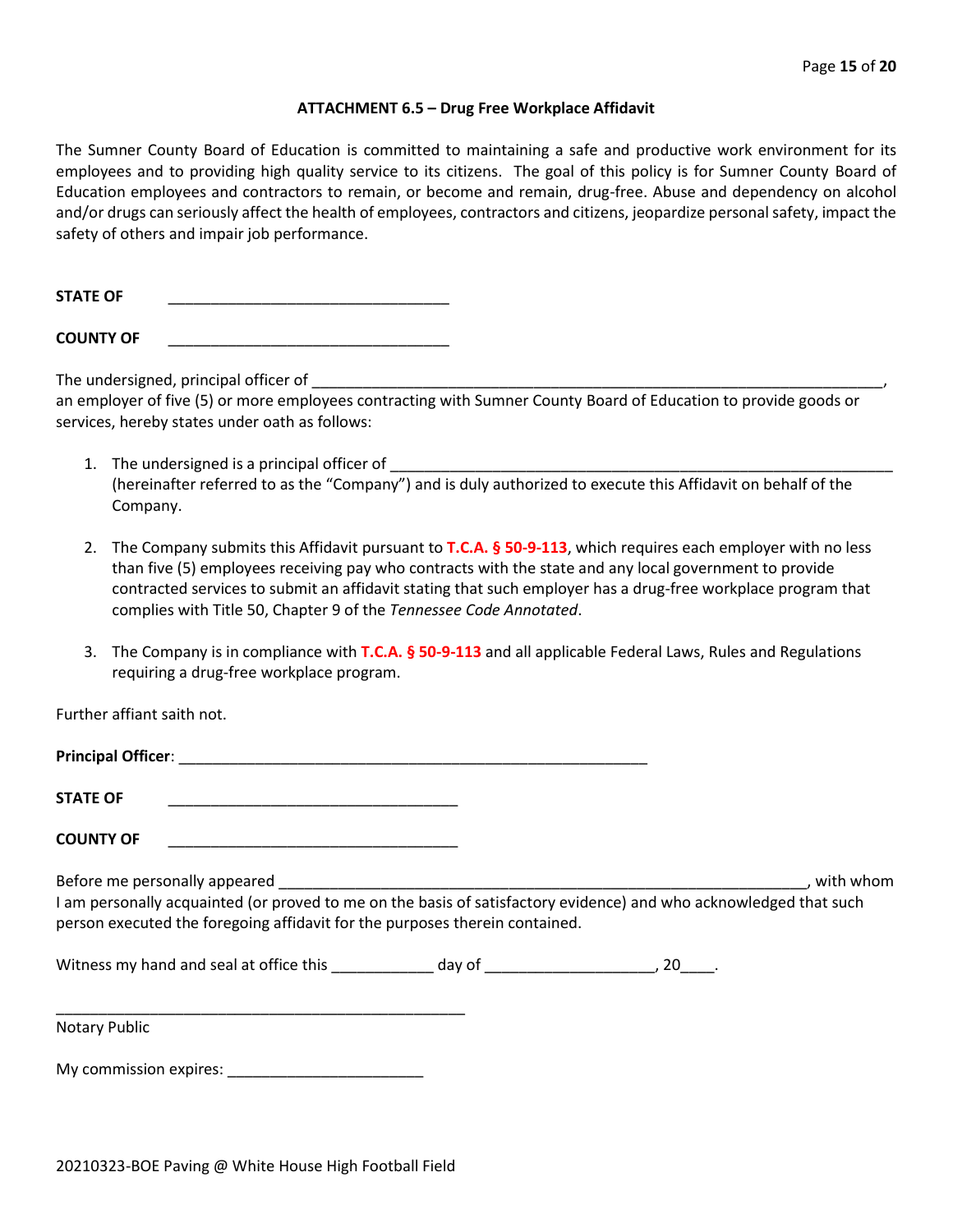#### **ATTACHMENT 6.6 – W9**

| <b>Request for Taxpayer</b><br>(Rev. December 2014)<br><b>Identification Number and Certification</b><br>Department of the Treasury<br>Internal Revenue Service<br>1 Name (as shown on your income tax return). Name is required on this line; do not leave this line blank.                                                                                                                                                                                                                                                                                                                                                                                                                                                                                                                                                                                                                                                                                                                                                                                                                                                                                                                                                                                                                                                                                   |                                                   |                                                                    |                                                                                                                                                                                                                                                                                                                                                                                                                                                                                                                                                                                                                                                                                                                                                                                                                                                                                                                                                                                                                                                                                                                                                                                                                                     |        |  |  |  |                                                                                                                                                                                                                              | Give Form to the<br>requester. Do not<br>send to the IRS. |  |  |  |  |
|----------------------------------------------------------------------------------------------------------------------------------------------------------------------------------------------------------------------------------------------------------------------------------------------------------------------------------------------------------------------------------------------------------------------------------------------------------------------------------------------------------------------------------------------------------------------------------------------------------------------------------------------------------------------------------------------------------------------------------------------------------------------------------------------------------------------------------------------------------------------------------------------------------------------------------------------------------------------------------------------------------------------------------------------------------------------------------------------------------------------------------------------------------------------------------------------------------------------------------------------------------------------------------------------------------------------------------------------------------------|---------------------------------------------------|--------------------------------------------------------------------|-------------------------------------------------------------------------------------------------------------------------------------------------------------------------------------------------------------------------------------------------------------------------------------------------------------------------------------------------------------------------------------------------------------------------------------------------------------------------------------------------------------------------------------------------------------------------------------------------------------------------------------------------------------------------------------------------------------------------------------------------------------------------------------------------------------------------------------------------------------------------------------------------------------------------------------------------------------------------------------------------------------------------------------------------------------------------------------------------------------------------------------------------------------------------------------------------------------------------------------|--------|--|--|--|------------------------------------------------------------------------------------------------------------------------------------------------------------------------------------------------------------------------------|-----------------------------------------------------------|--|--|--|--|
| 2 Business name/disregarded entity name, if different from above<br>N<br>Specific Instructions on page<br>3 Check appropriate box for federal tax classification; check only one of the following seven boxes:<br>C Corporation S Corporation Partnership<br>Individual/sole proprietor or<br>Trust/estate<br>Print or type<br>single-member LLC<br>Limited liability company. Enter the tax classification (C=C corporation, S=S corporation, P=partnership) ><br>Note. For a single-member LLC that is disregarded, do not check LLC; check the appropriate box in the line above for<br>the tax classification of the single-member owner.<br>code (if any)<br>Other (see instructions) ▶<br>5 Address (number, street, and apt. or suite no.)<br>Requester's name and address (optional)<br>6 City, state, and ZIP code<br>See<br>7 List account number(s) here (optional)                                                                                                                                                                                                                                                                                                                                                                                                                                                                                 |                                                   |                                                                    |                                                                                                                                                                                                                                                                                                                                                                                                                                                                                                                                                                                                                                                                                                                                                                                                                                                                                                                                                                                                                                                                                                                                                                                                                                     |        |  |  |  | 4 Exemptions (codes apply only to<br>certain entities, not individuals; see<br>instructions on page 3):<br>Exempt payee code (if any)<br>Exemption from FATCA reporting<br>(Applies to accounts maintained outside the U.S.) |                                                           |  |  |  |  |
|                                                                                                                                                                                                                                                                                                                                                                                                                                                                                                                                                                                                                                                                                                                                                                                                                                                                                                                                                                                                                                                                                                                                                                                                                                                                                                                                                                |                                                   |                                                                    |                                                                                                                                                                                                                                                                                                                                                                                                                                                                                                                                                                                                                                                                                                                                                                                                                                                                                                                                                                                                                                                                                                                                                                                                                                     |        |  |  |  |                                                                                                                                                                                                                              |                                                           |  |  |  |  |
| Part I<br><b>Taxpayer Identification Number (TIN)</b><br>Social security number<br>Enter your TIN in the appropriate box. The TIN provided must match the name given on line 1 to avoid<br>backup withholding. For individuals, this is generally your social security number (SSN). However, for a<br>resident alien, sole proprietor, or disregarded entity, see the Part I instructions on page 3. For other<br>entities, it is your employer identification number (EIN). If you do not have a number, see How to get a<br>TIN on page 3.<br>or<br><b>Employer identification number</b><br>Note. If the account is in more than one name, see the instructions for line 1 and the chart on page 4 for<br>guidelines on whose number to enter.                                                                                                                                                                                                                                                                                                                                                                                                                                                                                                                                                                                                             |                                                   |                                                                    |                                                                                                                                                                                                                                                                                                                                                                                                                                                                                                                                                                                                                                                                                                                                                                                                                                                                                                                                                                                                                                                                                                                                                                                                                                     |        |  |  |  |                                                                                                                                                                                                                              |                                                           |  |  |  |  |
| Part II                                                                                                                                                                                                                                                                                                                                                                                                                                                                                                                                                                                                                                                                                                                                                                                                                                                                                                                                                                                                                                                                                                                                                                                                                                                                                                                                                        | Certification                                     |                                                                    |                                                                                                                                                                                                                                                                                                                                                                                                                                                                                                                                                                                                                                                                                                                                                                                                                                                                                                                                                                                                                                                                                                                                                                                                                                     |        |  |  |  |                                                                                                                                                                                                                              |                                                           |  |  |  |  |
|                                                                                                                                                                                                                                                                                                                                                                                                                                                                                                                                                                                                                                                                                                                                                                                                                                                                                                                                                                                                                                                                                                                                                                                                                                                                                                                                                                | Under penalties of perjury, I certify that:       |                                                                    |                                                                                                                                                                                                                                                                                                                                                                                                                                                                                                                                                                                                                                                                                                                                                                                                                                                                                                                                                                                                                                                                                                                                                                                                                                     |        |  |  |  |                                                                                                                                                                                                                              |                                                           |  |  |  |  |
| 1. The number shown on this form is my correct taxpayer identification number (or I am waiting for a number to be issued to me); and<br>2. I am not subject to backup withholding because: (a) I am exempt from backup withholding, or (b) I have not been notified by the Internal Revenue<br>Service (IRS) that I am subject to backup withholding as a result of a failure to report all interest or dividends, or (c) the IRS has notified me that I am<br>no longer subject to backup withholding; and<br>3. I am a U.S. citizen or other U.S. person (defined below); and<br>4. The FATCA code(s) entered on this form (if any) indicating that I am exempt from FATCA reporting is correct.<br>Certification instructions. You must cross out item 2 above if you have been notified by the IRS that you are currently subject to backup withholding<br>because you have failed to report all interest and dividends on your tax return. For real estate transactions, item 2 does not apply. For mortgage<br>interest paid, acquisition or abandonment of secured property, cancellation of debt, contributions to an individual retirement arrangement (IRA), and<br>generally, payments other than interest and dividends, you are not required to sign the certification, but you must provide your correct TIN. See the<br>instructions on page 3. |                                                   |                                                                    |                                                                                                                                                                                                                                                                                                                                                                                                                                                                                                                                                                                                                                                                                                                                                                                                                                                                                                                                                                                                                                                                                                                                                                                                                                     |        |  |  |  |                                                                                                                                                                                                                              |                                                           |  |  |  |  |
| Sign<br>Here                                                                                                                                                                                                                                                                                                                                                                                                                                                                                                                                                                                                                                                                                                                                                                                                                                                                                                                                                                                                                                                                                                                                                                                                                                                                                                                                                   | Signature of<br>U.S. person $\blacktriangleright$ |                                                                    |                                                                                                                                                                                                                                                                                                                                                                                                                                                                                                                                                                                                                                                                                                                                                                                                                                                                                                                                                                                                                                                                                                                                                                                                                                     | Date P |  |  |  |                                                                                                                                                                                                                              |                                                           |  |  |  |  |
| <b>General Instructions</b><br>Section references are to the Internal Revenue Code unless otherwise noted.<br>Future developments. Information about developments affecting Form W-9 (such<br>as legislation enacted after we release it) is at www.irs.gov/fw9.<br><b>Purpose of Form</b><br>An individual or entity (Form W-9 requester) who is required to file an information<br>return with the IRS must obtain your correct taxpayer identification number (TIN)<br>which may be your social security number (SSN), individual taxpayer identification<br>number (ITIN), adoption taxpayer identification number (ATIN), or employer<br>identification number (EIN), to report on an information return the amount paid to<br>you, or other amount reportable on an information return. Examples of information<br>returns include, but are not limited to, the following:<br>· Form 1099-INT (interest earned or paid)<br>. Form 1099-DIV (dividends, including those from stocks or mutual funds)<br>. Form 1099-MISC (various types of income, prizes, awards, or gross proceeds)<br>. Form 1099-B (stock or mutual fund sales and certain other transactions by<br>brokers)<br>· Form 1099-S (proceeds from real estate transactions)                                                                                                                |                                                   |                                                                    | · Form 1098 (home mortgage interest), 1098-E (student loan interest), 1098-T<br>(tuition)<br>· Form 1099-C (canceled debt)<br>. Form 1099-A (acquisition or abandonment of secured property)<br>Use Form W-9 only if you are a U.S. person (including a resident alien), to<br>provide your correct TIN.<br>If you do not return Form W-9 to the requester with a TIN, you might be subject<br>to backup withholding. See What is backup withholding? on page 2.<br>By signing the filled-out form, you:<br>1. Certify that the TIN you are giving is correct (or you are waiting for a number<br>to be issued).<br>2. Certify that you are not subject to backup withholding, or<br>3. Claim exemption from backup withholding if you are a U.S. exempt payee. If<br>applicable, you are also certifying that as a U.S. person, your allocable share of<br>any partnership income from a U.S. trade or business is not subject to the<br>withholding tax on foreign partners' share of effectively connected income, and<br>4. Certify that FATCA code(s) entered on this form (if any) indicating that you are<br>exempt from the FATCA reporting, is correct. See What is FATCA reporting? on<br>page 2 for further information. |        |  |  |  |                                                                                                                                                                                                                              |                                                           |  |  |  |  |
|                                                                                                                                                                                                                                                                                                                                                                                                                                                                                                                                                                                                                                                                                                                                                                                                                                                                                                                                                                                                                                                                                                                                                                                                                                                                                                                                                                |                                                   | . Form 1099-K (merchant card and third party network transactions) |                                                                                                                                                                                                                                                                                                                                                                                                                                                                                                                                                                                                                                                                                                                                                                                                                                                                                                                                                                                                                                                                                                                                                                                                                                     |        |  |  |  |                                                                                                                                                                                                                              |                                                           |  |  |  |  |

Cat. No. 10231X

Form **W-9** (Rev. 12-2014)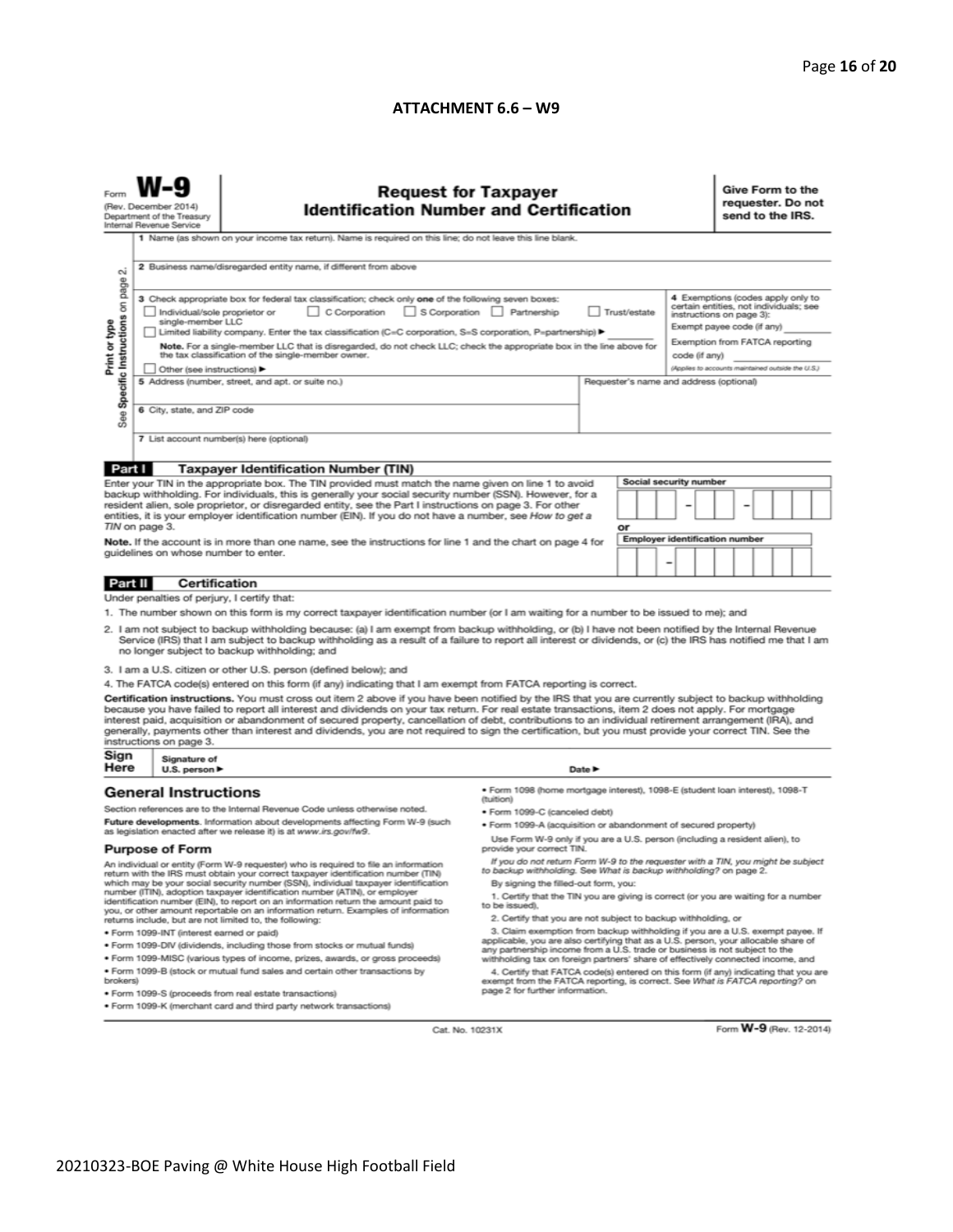#### **ATTACHMENT 6.8 – Standard Terms & Conditions SUMNER COUNTY BOARD OF EDUCATION (SCS)**

#### **1. PREPARATION AND SUBMISSION OF BID.**

- **a.** Failure to examine any drawings**,** specifications, or instructions will be at the proposer's risk. Any deviation from the stated terms, conditions and specifications must be coordinated with and approved in writing by the SCS Purchasing Supervisor.
- **b.** RFP/ITB SUBMITTAL / SIGNATURE: Proposal shall give the full name and business address of the bidder. If the proposer is a corporation, the name shall be stated as it is in the corporate charter. Proposals must be signed in ink by the proposer's authorized agent. Unsigned proposals will be rejected. Proposals are to be sealed and the outside of the envelope is to reference the RFP/ITB number. The person signing the proposal must show their title, and if requested by the institution, must furnish satisfactory proof of his or her authority to bind his or her company in contract. Proposer understands that by submitting a proposal with an authorized signature, it shall constitute an offer to SCS. Proposals must be typewritten or in ink; otherwise they may not be considered. Purchase orders will be issued to the firm name appearing on the W9. Electronic submissions via email, fax, etc. shall not be accepted.
- **c.** SCS is not responsible for any costs incurred by any vendor pursuant to the RFP/ITB. The vendor shall be responsible for all costs incurred in connection with the preparation and submission of its proposal.
- **d.** All proposers must be in compliance with T.C.A. § 62-6-119 at the time of proposal submission and provide evidence of compliance with the applicable provisions of the chapter before such proposal may be considered.
- **e.** Proposals are to be received in the location designated in the RFP/ITB no later than the specified date and time. Late submissions will NOT be opened or considered.
- **f.** No erasures permitted. Errors may be crossed out and corrections printed in ink or typewritten adjacent to error and must be initialed in ink by person signing the proposal.
- **g.** Specifications: Reference to available specifications shall be sufficient to make the terms of the specifications binding on the proposer. The use of the name of a manufacturer, or any special brand or make in describing an item does not restrict the proposer to that manufacturer or specific article, unless specifically stated. Comparable products of other manufacturers will be considered if proof of compatibility is contained in the proposal. Proposers are required to notify SCSs Purchasing Supervisor whenever specifications/procedures are not perceived to be fair and open. The articles on which the proposal is submitted must be equal or superior to that specified. Informative and Descriptive Literature: The proposer must show brand or trade names of the articles proposed, when applicable. It shall be the responsibility of the proposer, including proposer's whose product is referenced, to furnish with the proposer such specifications, catalog pages, brochures or other data as will provide an adequate basis for determining the quality and functional capabilities of the product offered. Failure to provide this data may be considered valid justification for rejection of proposer.
- **h.** Samples: Samples of items when called for, must be furnished free of expense, and if not destroyed will, upon proposer's request within ten (10) days of RFP/ITB opening, be returned at the proposer's expense. Each sample must be labeled with the proposer's name, manufacturer's brand name and number, RFP/ITB number and item reference.
- **i.** Time of Performance: The number of calendar days in which delivery is to be made after receipt of order shall be stated in the RFP/ITB and may be a factor in making an award, price notwithstanding. If no delivery time is stated in the bid, bidder agrees that delivery is to be made within two weeks (10 business days) of order.
- **j.** Transportation and delivery charges should be included in the price and be fully prepaid by the vendor to the destination specified in the RFP/ITB. Proposal prices shall include delivery of all items F.O.B. destination.
- **k.** New materials and supplies must be delivered unless otherwise specifically stated in the RFP/ITB.
- **l.** Alternate/multiple bids will not be considered unless specifically called for in the RFP/ITB.
- **m.** Only proposals submitted on RFP/ITB forms furnished by SCS will be considered.
- n. By signing this RFP/ITB where indicated, the proposer agrees to strictly abide by all applicable local, state and federal statutes and regulations. The proposer further certifies that this proposer is made without collusion or fraud.
- **o.** Error in Proposal. In case of error in the extension of prices in the proposal, the unit price will govern. Late submissions will NOT be opened or considered. Proposers are cautioned to verify their proposals before submission, as amendments received after the RFP/ITB deadline will not be considered. No proposals shall be altered, amended or withdrawn after opening. After proposal opening, a proposer may withdraw a proposal only when there is obvious clerical error such as a misplaced decimal point, or when enforcement of the proposal would impose unconscionable hardship due to an error in the proposal resulting in a quotation substantially below the other proposals received. Proposal withdrawals will be considered only upon written request of the proposer.
- **2. OPEN RECORDS.** In order to comply with the provisions of the Tennessee Open Records Act, all proposals will be publicly opened and are subject to public inspection after the award upon written request. Proposers may be present at RFP/ITB opening. Summary information will be posted the SCS website, www.sumnerschools.org under the Invitation to Bid link.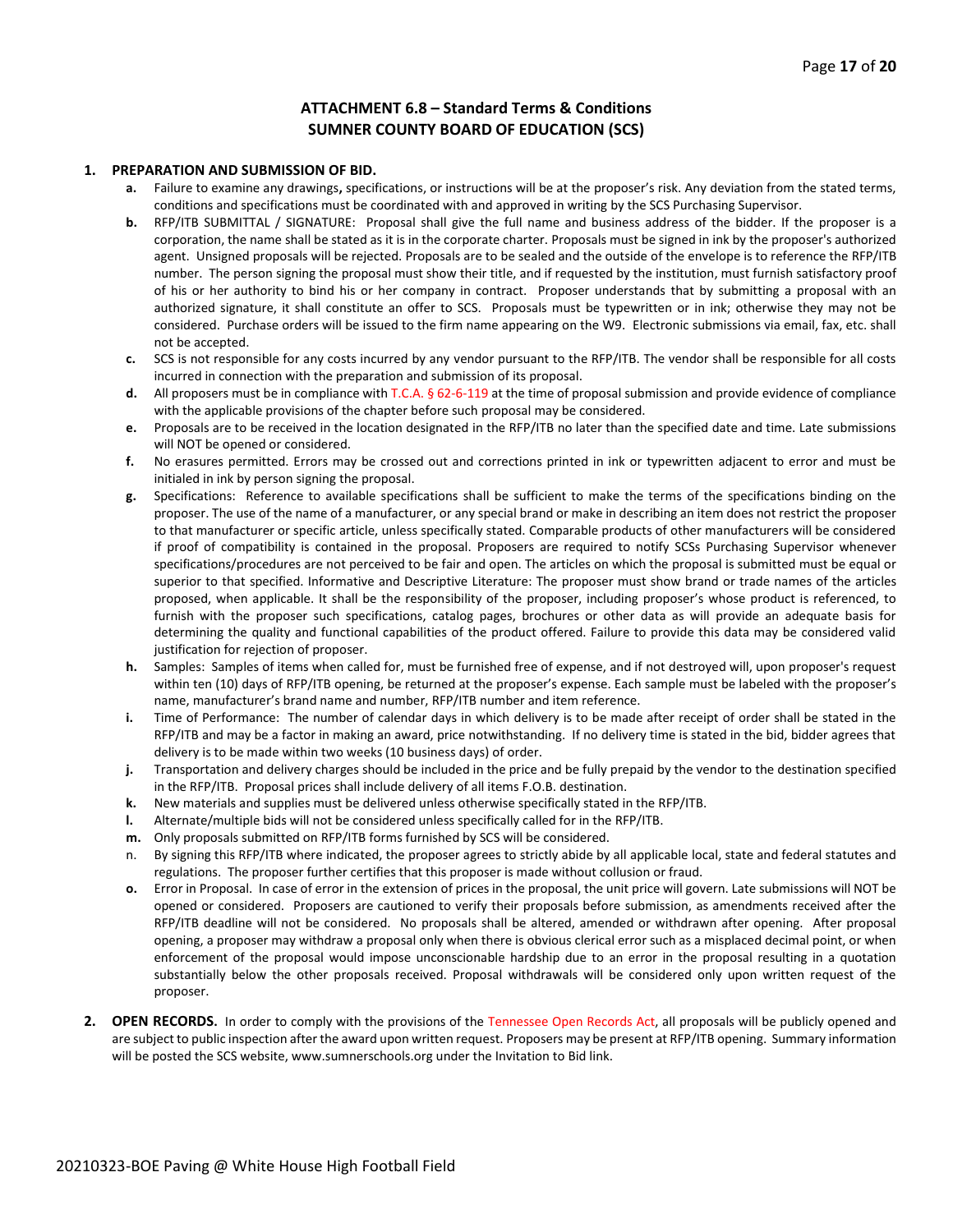- **3. ACCEPTANCE AND AWARD.** SCS reserves the right to reject any and all proposals and to waive any informality in proposals and, unless otherwise specified by the proposer to accept any item in the proposal. Action to reject all proposals shall be taken for unreasonably high prices, errors in the proposal documents, cessation of need, unavailability of funds, or any other reason approved by SCS.
	- a. Contracts and purchases will be made with the lowest, responsive, responsible, qualified proposer. The quality of the articles to be supplied, their conformity with the specifications, their suitability to the requirements of the Institution, cash discount offered, and the delivery terms will be taken into consideration.
	- b. Any deviation from these stated terms, specifications and conditions must be coordinated with and approved in writing by the Purchasing Supervisor.
	- c. Prices quoted on the response (if any) are to be considered firm and binding until the said equipment, supplies or services are in the possession of SCS.
	- d. SCS reserves the right to order more or less than the quantity listed in the proposal.
	- e. If a proposer fails to state a time within which a proposal must be accepted, it is understood and agreed that SCS shall have ninety (90) days to accept.
	- f. No purchase or contract is authorized or valid until the issuance of a SCS purchase order in accordance with SCS policy. No SCS employee is authorized to purchase equipment, supplies or services prior to the issuance of such a purchase order.
	- g. The contract may not be assigned without written SCS consent.
	- h. If the appropriate space is marked on the RFP/ITB, other Institutions (such as State, Local and/or Public Agencies) may purchase off the contract during the same period as SCS.
	- i. The awarded proposer will be required to post a performance and payment bond in the amount of 25% of the contract price if it exceeds \$100,000 as stated by T.C.A. §12-4-201.
	- j. If the project cost is in excess of \$25,000 a performance bond must be secured by the requesting part in an amount equal to the market improvement value.
	- k. By submission of this bid and signature thereof, the Bidder acknowledges compliance with the provisions of Public Chapter No. 587 / Senate Bill No. 2048 (Employee Background Check). The Bidder further agrees to submit a formal certification thereof prior to commencing work.
- **4. PAYMENT**. Payment terms must be specified in the proposal, including any discounts for early payment. Partial payments will not be approved unless justification for such payment can be shown. Terms will be NET 30 days. Payment will not be made until the conditions and specifications of the RFP/ITB are inspected and approved as conforming by persons appointed by SCS.
- **5. DEFAULT OF SELECTED VENDOR.** In case of vendor default, SCS may procure the articles or services from other sources and hold the defaulting vendor responsible for any resulting cost. If the awarded vendor violates any terms of their response, the contract, SCS policy or any law, they may be disqualified from proposing for a period of two years for minor violations or longer for major violations. Proposals from disqualified proposers will not be accepted during the period of disqualification.
- **6. INSPECTION OF PURCHASES.** Articles received which are not equivalent will not be accepted and will be picked up by the vendor or returned to vendor, shipping charges collect. SCS shall have a reasonable period in which to inspect and accept or reject materials without liability. If necessity requires SCS to use nonconforming materials, an appropriate reduction in payment may be made.
- **7. TAXES.** SCS is tax exempt; do not include taxes in quotation. Vendors making improvements or additions to or performing repair work on real property for SCS are liable for any applicable sales or use tax on tangible personal property used in connection with the contract or furnished to vendors by the state for use under the contract.
- **8. NONDISCRIMINATION.** SCS is an equal opportunity employer. SCS and bidder agree to comply with Titles VI and VII of the Civil Rights Act of 1964, Title IX of the Education Amendments of 1972, Section 504 of the Rehabilitation Act of 1973, Executive Order 11,246, the Americans with Disabilities Act of 1990, if applicable, and the related regulations to each. Each party assures that it will not discriminate against any individual including, but not limited to employees or applicants for employment and/or students, because of race, religion, creed, color, sex, age, disability, veteran status or national origin. In the event that any claims should arise with regards to violations of any such local, state or federal law, statues, rule or regulations, the vendor will indemnify and hold SCS harmless for any damages, including court costs or attorney fees, which might be incurred.
- **9. PROHIBITIONS/NO VENDOR CONTRACT FORM.** Acceptance of gifts from vendors is prohibited. T.C.A. §12-4-106. The contract documents for purchase under this RFP/ITB shall consist of the successful proposer's bid and SCSs purchase order. The proposer may request exceptions to terms and conditions and/or request SCS to accept other terms and conditions by means of subsequent documents such as invoices, warranty agreements, license agreements, etc. All subsequent documents shall be open to revision for impermissible language. SCS reserves the right to render the proposal unresponsive and subject the proposal to rejection if successful terms cannot be negotiated.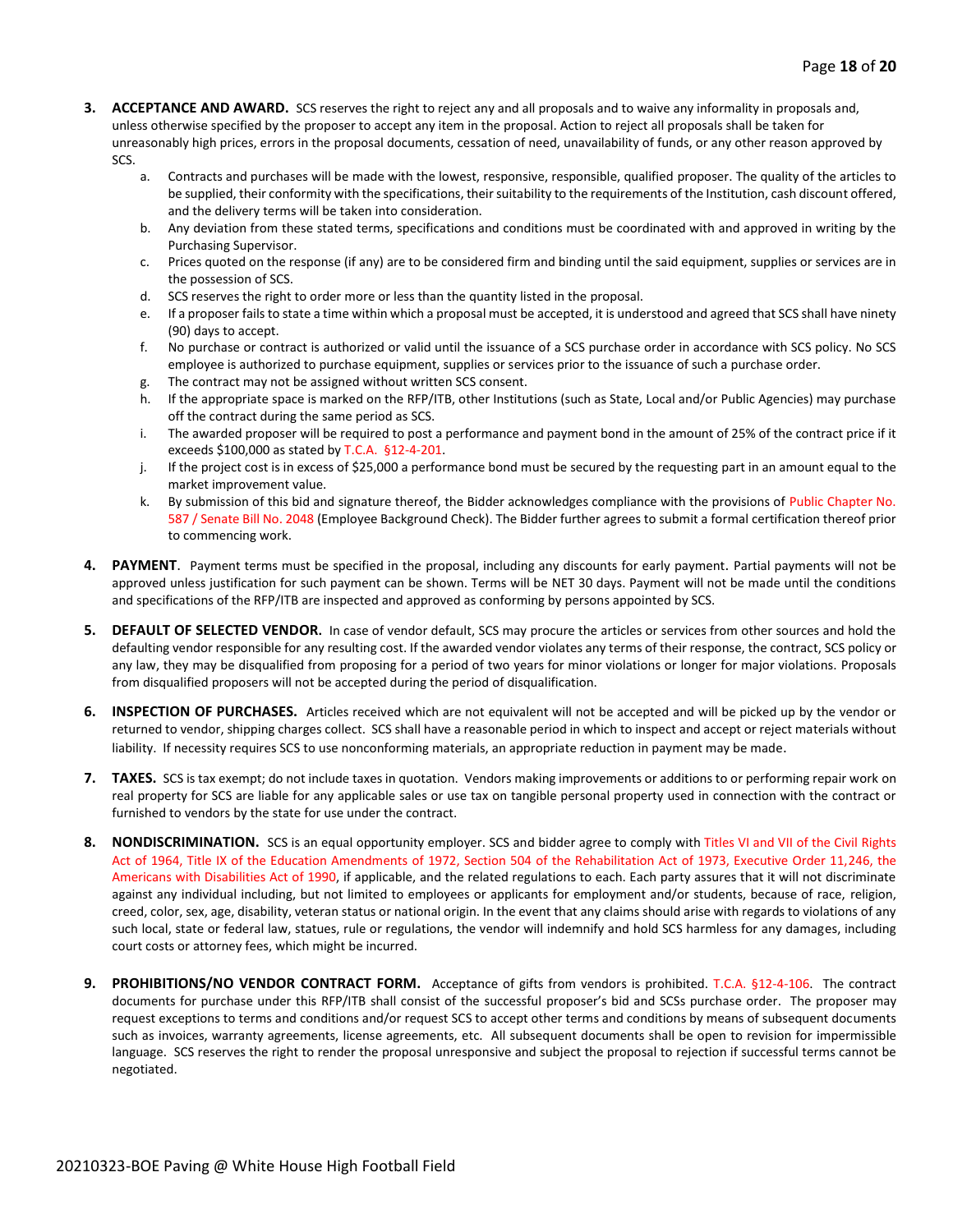- **10. PROHIBITION ON HIRING ILLEGAL IMMIGRANTS.** Tennessee Public Chapter No. 878 of 2006, T.C.A. §12-3-309, requires that Contractor attest in writing that Contractor will not knowingly utilize the services of illegal immigrants in the performance of this Contract and will not knowingly utilize the services of any subcontractor, if permitted under this Contract, who will utilize the services of illegal immigrants in the performance of this Contract. The attestation shall be made on the form, Attestation re Personnel Used in Contract Performance ("the Attestation"), which is attached and hereby incorporated by this reference.
- **11. SALES AND USE TAX.** Before the Purchase Order/Contract resulting from this RFP/ITB is signed, the apparent successful proposer must be registered with the Department of Revenue for the collection of Tennessee sales and use tax as required by T.C.A. §12-3-306.
- **12. ASSIGNMENT.** Neither the vendor nor SCS may assign this agreement without prior written consent of the other party.
- **13. LIABILITIES.** The vendor shall indemnify SCS against liability for any suits, actions or claims of any character arising from or relating to the performance under this agreement by the vendor or its subcontractors. SCS has no obligation for the payment of any judgement or the settlement of any claim made against the vendor or its subcontractors as a result of obligations under this contract.
- **14. APPLICABLE LAW.** Any contract shall be interpreted under the laws and statutes of the State of Tennessee. SCS does not enter into contracts which provide for mediation or arbitration. Any action arising from any contract made from this RFP/ITB shall be brought in the state courts in Sumner County, TN or in the United States Federal District Court for the Middle District of Tennessee.

Additionally, it is a violation of state statutes to purchase materials, supplies, services or any other item from a vendor that is a commissioner, official, employee or board member that has any financial or beneficial interest in such transaction, T.C.A. §12-4-101.

- **15. FUNDS**. The Proposer understands and accepts the non-appropriation of funds provision of SCS.
- **16. DATA PRIVACY AND SECURITY**. Personal Information (PI) includes but is not limited to that information protected by HIPAA, the HITECH Act, FERPA, or Gramm-Leach-Bliley) or such information which would allow a third party to gain access to the personal, medical or financial records of any of any party. Vendor represents and warrants that its collection, access, use, storage, disposal and disclosure of PI complies with all applicable federal and state privacy and data protection laws. Vendor represents and warrants that Vendor will maintain compliance with the SSAE 16 standard, and shall undertake any audits and risk assessments Vendor deems necessary to maintain compliance with SSAE16. If PI provided by SCS to Vendor is subject to FERPA. Vendor agrees that in its handling of FERPA data it will perform as a school official as that term is defined by FERPA regulations. Vendor acknowledges that its improper disclosure or redisclosure of PI covered by FERPA may, under certain circumstances, result in Vendor's exclusion from eligibility to contract with SCS for at least five (5) years. Vendor shall provide SCS with the name and contact information for an employee of Vendor who shall serve as SCS's primary security contact and shall be available to assist Customer twenty-four (24) hours per day, seven (7) days per week as a contact in resolving obligations associated with any security incident in which it is reasonably suspected that there has been a breach of information security. Vendor shall immediately mitigate or resolve any Security Incident, at Vendor's expense and in accordance with applicable privacy rights, laws, regulations and standards. Vendor shall reimburse SCS for actual costs incurred by SCS in responding to, and mitigating damages caused by, any Security Incident, including all costs of notice and/or remediation incurred under applicable law as a result of the Security Incident.
- **17. IRAN DIVESTMENT ACT.** By submission of this proposal, each proposer and each person signing on behalf of any proposer certified, and in the case of a joint proposal, each party thereto certifies as to its own organization, under penalty of perjury, that to the best of its knowledge and belief that each proposer is not on the list created pursuant to T.C.A. §12-12-106.
- **18. COMPLIANCE WITH CONDUCT STANDARDS**. Contractors shall be fully responsible for the conduct of its employees, subcontractors, representatives and agents. Loud or offensive music, language or behavior is unacceptable. Tobacco use of any type and vaping is prohibited on SCS property. Contact or interaction with staff or students is not allowed excepted between designated representatives of SCS and Contractor.